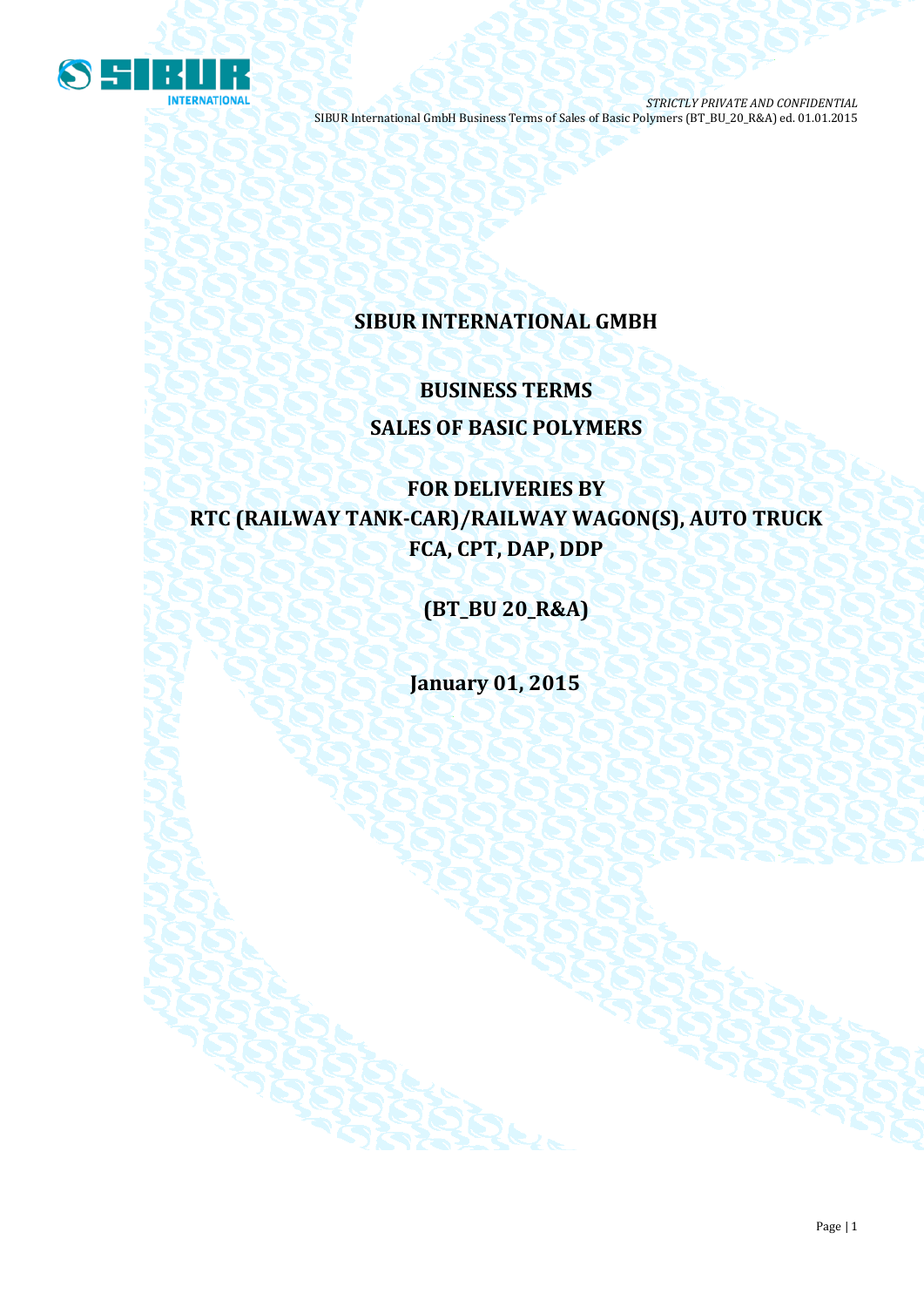

# **CONTENTS**

**INTRODUCTORY PROVISIONS** 3

**PARAGRAPH I Goods 3 3** 

**PARAGRAPH II Quality 3**

**PARAGRAPH III Quantity 4**

**PARAGRAPH IV Delivery basis 6**

**PARAGRAPH V Transportation** 

**PARAGRAPH VI Shipment period 12**

**PARAGRAPH VII Laytime 13**

**PARAGRAPH VIII Demurrage** 13

**PARAGRAPH IX Price 14 14** 

**PARAGRAPH X Payment terms 14** 

**PARAGRAPH XI Responsibilities of the parties 18** 

**PARAGRAPH XII Duration 20 20 20** 

**ANNEX 1 Contract template 22 ANNEX 2 Guarantee template 23**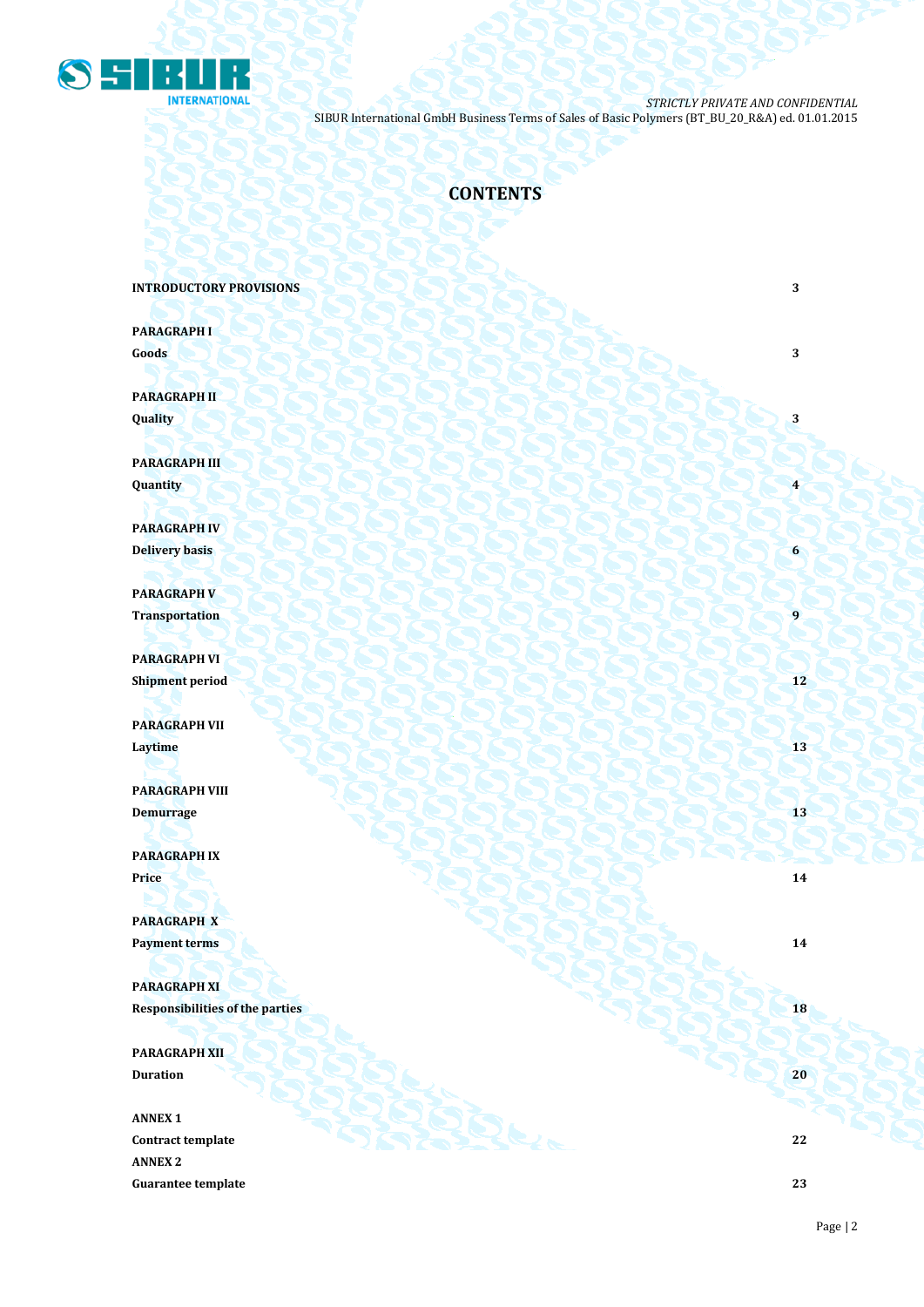

# **INTRODUCTORY PROVISIONS**

- **A.** These Business Terms ("Business Terms") shall apply to all agreements for sale of goods ("Contract") executed by and between SIBUR International GmbH ("Sibur") and Buyer that incorporate these Business Terms by reference. The version of these Business Terms published by Sibur (whether delivered by Sibur to Buyer before or upon the entry into the Contract or, if not so delivered, then as published on the website [http://www.sibur-int.com\)](http://www.sibur-int.com/) as of the date when the Contract takes effect shall apply to the relevant Contract. The Business Terms may be amended, revised, restated or supplemented by Sibur from time to time.
- **B.** These Business Terms are accompanied and supplemented by the General Terms of SIBUR International GmbH for sales of petrochemicals and hydrocarbons ("General Terms"). The version of the General Terms published by Sibur (whether delivered by Sibur to the Buyer before or upon the entry into the Contract or, if not so delivered, then as published on the website [http://www.sibur-int.com\)](http://www.sibur-int.com/) as of the date when the Contract takes effect shall apply to the relevant Contract. The Parties agree that the General Terms are incorporated into these Business Terms by reference and that they apply to the Contract.
- **C.** If there is any conflict, ambiguity or inconsistency between General Terms, the Business Terms the Contract and/or Incoterms, the order of priority of such documents (from highest to lowest) shall be as follows:

1.the Contract;

2.the Business Terms;

3.the General Terms; and

4.Incoterms

**D.** All terms used, but not defined herein shall have the respective meanings set forth in the Contract and/or the General Terms, and/or Incoterms.

## **PARAGRAPH I GOODS**

1.1. Seller shall deliver the Goods to Buyer in accordance with the Contract.

# **PARAGRAPH II QUALITY**

2.1 The quality of the Goods shall be confirmed by a Certificate of Quality issued by Seller or by the Manufacturer of the Goods, and/or the Inspector's Report (as the case may be).

2.2 Buyer upon Seller's prior written request shall send to Seller samples of the Goods for testing. Seller may at its own discretion and at its own expense perform such testing based on the TU and/or ASTM methods or initiate an inspection in accordance with Section 2.3. . In the event either Party does not agree with the results of the test(s) made by the Seller in accordance with this Section 2.2, the quality inspection shall be performed by an independent Inspector in accordance with Section 2.3. hereof.

2.3 Unless otherwise agreed by the Parties in the Contract, the quality inspection shall be performed at the Place of Shipment (applicable for FCA, CPT), or the Place of Destination (applicable for DAP, DDP) by an Inspector of an internationally recognised inspection company mutually agreed between the Parties and in accordance with the standard practice (i) at the place of the inspection or (ii) of the Inspector if there is no standard practice at the place of inspection.

2.4 The inspection results shall be documented in the Inspector's Report and shall be conclusive and binding on the Parties for invoicing purposes and for quality purposes and shall be final and binding for both Parties, except in case of fraud or manifest error.

2.5 In the event that the quality of the Goods does not conform with the contractual Specification, the Parties shall discuss Buyer's remedies for such non-conforming Goods. The remedies may include, for example, a price adjustment for the Goods. The outcome of the Parties' discussion shall be documented in a written Amendment to the Contract.

2.6 The costs of the inspection (under Section 2.3 ) shall be equally shared between Seller and Buyer. Any other inspections and related services requested by Buyer, shall be performed at Buyer's sole expense.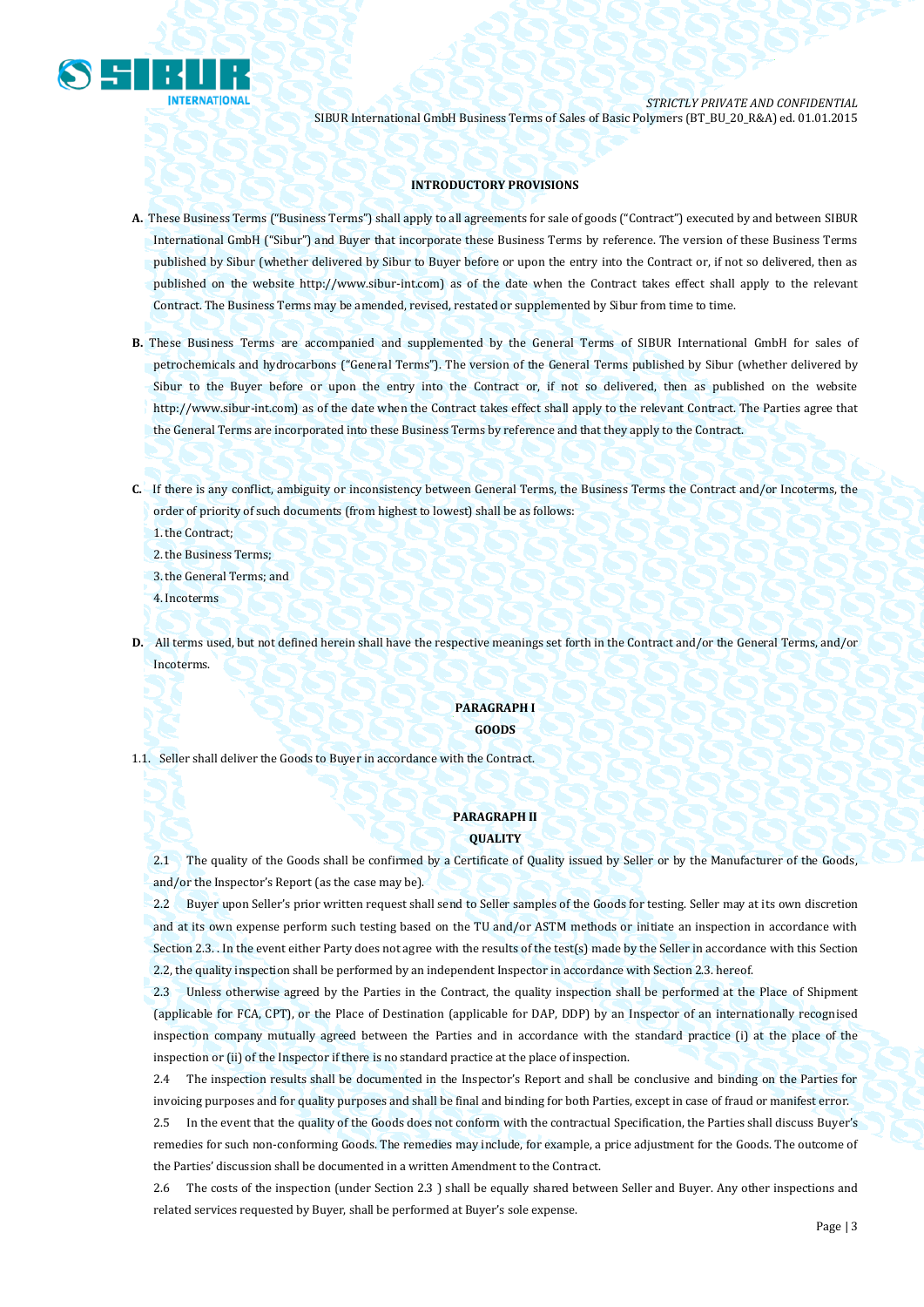

- 2.7 The Party initiating the inspection shall ensure that the Inspector issues the Inspector's Report to Seller and Buyer as soon as practicable and retains any samples taken for at least ninety (90) Days from the date of inspection.
- 2.8 Claims.

Unless otherwise specified in the Contract claims if any on quality of the Goods to be provided by the Buyer to the Seller according to Part II of the General Terms.

# **PARAGRAPH III QUANTITY**

3.1 Unless the Contract provides otherwise, the quantity inspection (if any) shall be determined at the Place of Shipment (applicable for FCA, CPT), or the Place of Destination (applicable for DAP, DDP) by an Inspector of an internationally recognised inspection company mutually agreed by the Parties and in accordance with the standard practice (i) at the place of the inspection or (ii) of the Inspector if there is no standard practice at the place of inspection. The Transport Document quantity of the Goods shall be based on the Inspector's Report. The Inspection of the other categories of Goods shall be made upon prior written request of Buyer, Seller shall be notified of the inspection at least seven (7) Days in advance and Buyer shall provide Seller's representative opportunity to be present in order to observe the inspection.

If the Inspector determines that the quantity of the Goods does not conform with the quantity stated in the Transport Document for more than one half of one per cent(0.5 %) (the "Permitted Deviation") the Goods shall be accepted by the value defined by the Inspection with off-loading reports (acts) being issued and signed by such Inspector. The Parties acknowledge and agree that in no event shall Seller be considered to be in breach of its obligations in respect of the delivery of the Goods in the quantity under the Contract and Buyer shall not be entitled to claim any losses, or liquidated damages, or any other claims concerning any quantity deviation below the Permitted Deviation. Buyer shall submit all claims concerning quantity deviation in excess of one half of one per cent (0.5 %) in accordance with Section 3.5.

3.2. Unless the Contract provides otherwise the Planned Contract Quantity and/or the Planned Monthly Quantity specified (as appropriate in the Contract, shall be subject to a tolerance of plus/minus ten per cent (+/- 10 %) in Seller's discretion.

The Actual Contract Quantity and/or Actual Monthly Quantity for the puroses of the Contract shall be equal to the quantity specified in the Transport Document.

The Actual Contract Quantity shall be the basis for determining the Total Goods Value.

The Actual Contract Quantity or the Actual Monthly Quantity (as appropriate) may deviate by not more than ten per cent (10 %) of the Planned Contract Quantity or the Planned Monthly Quantity respectively without giving rise to any right for Buyer to claim that Seller must meet the Planned Contract Quantity or the Planned Monthly Quantity specified in the Contract, and/or take back any surplus quantities to the Planned Contract Quantity or the Planned Monthly Quantity specified in the Contract as appropriate.

3.3. If Seller is not able to deliver the Planned Monthly Quantity or the Planned Contract Quantity of the Goods within a relevant period because of a reduction in the Manufacturer's production capacity, Seller shall give Buyer notice of this as soon as reasonably practicable, upon which the Parties shall mutually agree delivery terms for the outstanding quantity of the Goods, and Seller's suggestions shall be taken into account. However, Seller shall at no time be required to deliver more Goods than the Manufacturer makes available at the relevant time. The Parties acknowledge that the remedy provided in this Section will be the sole remedy that Buyer will have in the event Seller does not deliver the Planned Monthly Quantity or the Planned Contract Quantity of Goods during any relevant period.

If Buyer orders less Goods than the Planned Monthly Quantity or the Planned Contract Quantity for a relevant period, Seller at its own discretion may either: (i) agree to deliver the outstanding quantity of the Goods in the next period (the delivery schedule shall be decided by Seller, however, Buyer's suggestions may be taken into account); or (ii) request the payment of ten per cent (10%) of the Price of the outstanding quantity of the Goods as liquidated damages of Seller (the Parties agree that the above amount is genuine pre-estimate of liquidated damages Seller will suffer if Seller delivers the Goods less than the Planned Monthly Quantity or the Planned Contract Quantity. Without prejudice to the above, however, if the amount of actual damages exceeds the above amount, the right of Seller to claim the actual amount of damages shall not be limited). Seller shall notify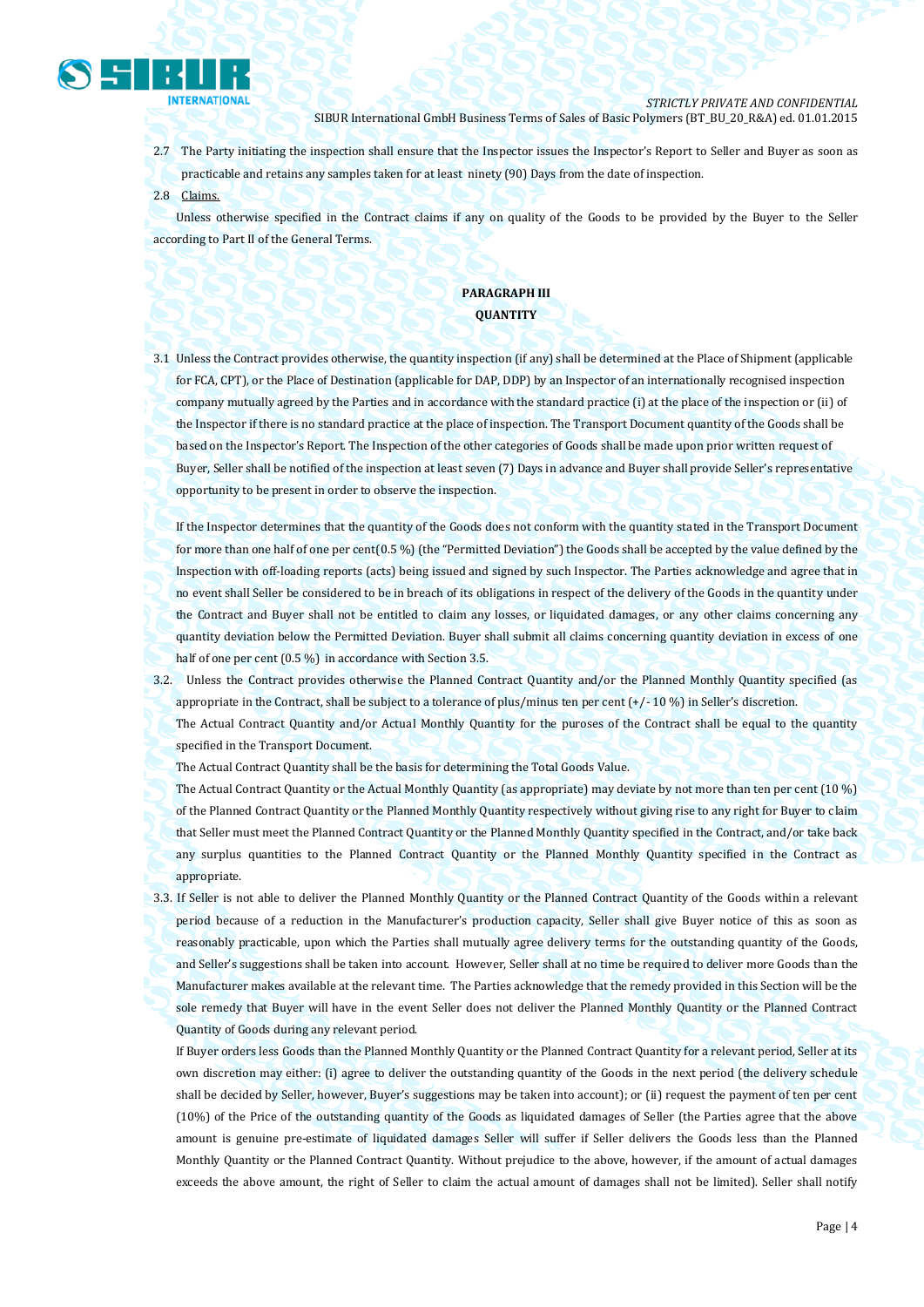

Buyer the option it chooses to proceed in writing, however, the failure to notify will not evidence the waiver of Seller's rights described above.

# 3.4. **Deviation from the Planned Amount of the Goods.**

a)In case the Actual Contract Quantity or the Actual Monthly Quantity (as the case may be) is in excess of one hundred per cent (100%) but less than or equal to (one hundred and ten per cent (110%) of the Planned Contract Quantity or the Planned Monthly Quantity respectively Buyer shall effect the payment of such outstanding balance within five (5) Days of an appropriate Seller's invoice.

b) In case the Actual Contract Quantity or the Actual Monthly Quantity (as the case may be) is less than one hundred per cent (100%) but in excess of or equal to ninety per cent (90%) of the Planned Contract Quantity or the Planned Monthly Quantity respectively, Seller at its own decision has the option to either: (i) meet the Planned Contract Quantity or the Planned Monthly Quantity (as the case may be) in further Shipments, or (ii) repay to Buyer (pay back, return) the Prepayment paid by Buyer for the Goods not delivered within three (3) Days after the execution of the respective Verification Act (option (ii) is not applicable to post payment of the Goods); or (iii) apply such amount of the Prepayment paid by Buyer for the Goods not delivered to the further Shipments (if applicable). In either event the conditions set forth in this Section shall be Buyer's sole and exclusive remedy for such Shipment, howsoever caused, always excepting fraud, and the Seller shall have no other liability to Buyer whatsoever.

c)In the event that the Actual Contract Quantity or the Actual Monthly Quantity (as the case may be) is in excess of one hundred and ten per cent (110%) of the Planned Contract Quantity or the Planned Monthly Quantity respectively, Buyer at its own option shall have the right to either: (i) return any quantity in excess of one hundred and ten per cent (110%) of the Planned Contract Quantity or the Planned Monthly Quantity respectively to Seller at Seller's expense, or (ii) to retain any Goods quantity in excess of one hundred and ten per cent (110%) of the Planned Contract Quantity or the Planned Monthly Quantity respectively upon its agreement to pay the Price for the entire quantity taken provided that any of such Buyer's decisions shall be made within 1 (one) Day after Delivery Date of the respective Goods. The payment for such Goods shall be made by the Buyer within five (5) Days after Seller's invoice date.

d) In the event that the Actual Contract Quantity or the Actual Monthly Quantity (as the case may be) is less than ninety per cent (90%) of the Planned Contract Quantity or the Planned Monthly Quantity respectively, Buyer has the right to require Seller to pay to Buyer direct losses incurred by Buyer in connection with the event where Actual Contract Quantity or the Actual Monthly Quantity (as the case may be) is less than ninety per cent (90%) of the Planned Contract Quantity or the Planned Monthly Quantity respectively, provided that such direct losses are evidenced by the sufficient documents; such payment shall be made within seven (7) Days after the execution of the respective Verification Act by the Parties. It is expressly mutually agreed and acknowledged by the Parties that in any case maximum amount of the direct losses may not exceed ten per cent (10%) of the Price of the Goods which were not delivered. Subject to all other conditions hereof, where Seller is exempt from any liability (responsibility), in either event Buyer's rights set forth in this Section shall be Buyer's sole and exclusive remedy for such short delivery, howsoever caused, always excepting fraud, and Seller shall have no other liability to Buyer whatsoever.

e)In the event that the Actual Contract Quantity or the Actual Monthly Quantity (as the case may be) is in excess of one hundred and ten per cent (110%) of the Planned Contract Quantity or the Planned Monthly Quantity respectively and Buyer fails to state its intention to return excess the Goods within the period specified above, Buyer will be deemed irrevocably to have retained the excess the Goods and will accordingly pay for the excess the Goods retained within five (5) Days after Seller's invoice.

f) In the event that the Actual Contract Quantity or the Actual Monthly Quantity (as the case may be) is less than ninety per cent (90%) of the Planned Contract Quantity or the Planned Monthly Quantity respectively and Buyer fails to state request to compensate within ten (10) Days after the Delivery Date, Buyer will be deemed irrevocably agreed with Seller's obligation to meet the Planned Contract Quantity or the Planned Monthly Quantity respectively (as the case may be) in further deliveries. 3.5. **Claims.** 

# Unless otherwise specified in the Contract claims if any on quantity of the Goods to be provided by the Buyer to the Seller according to Part II of the General Terms.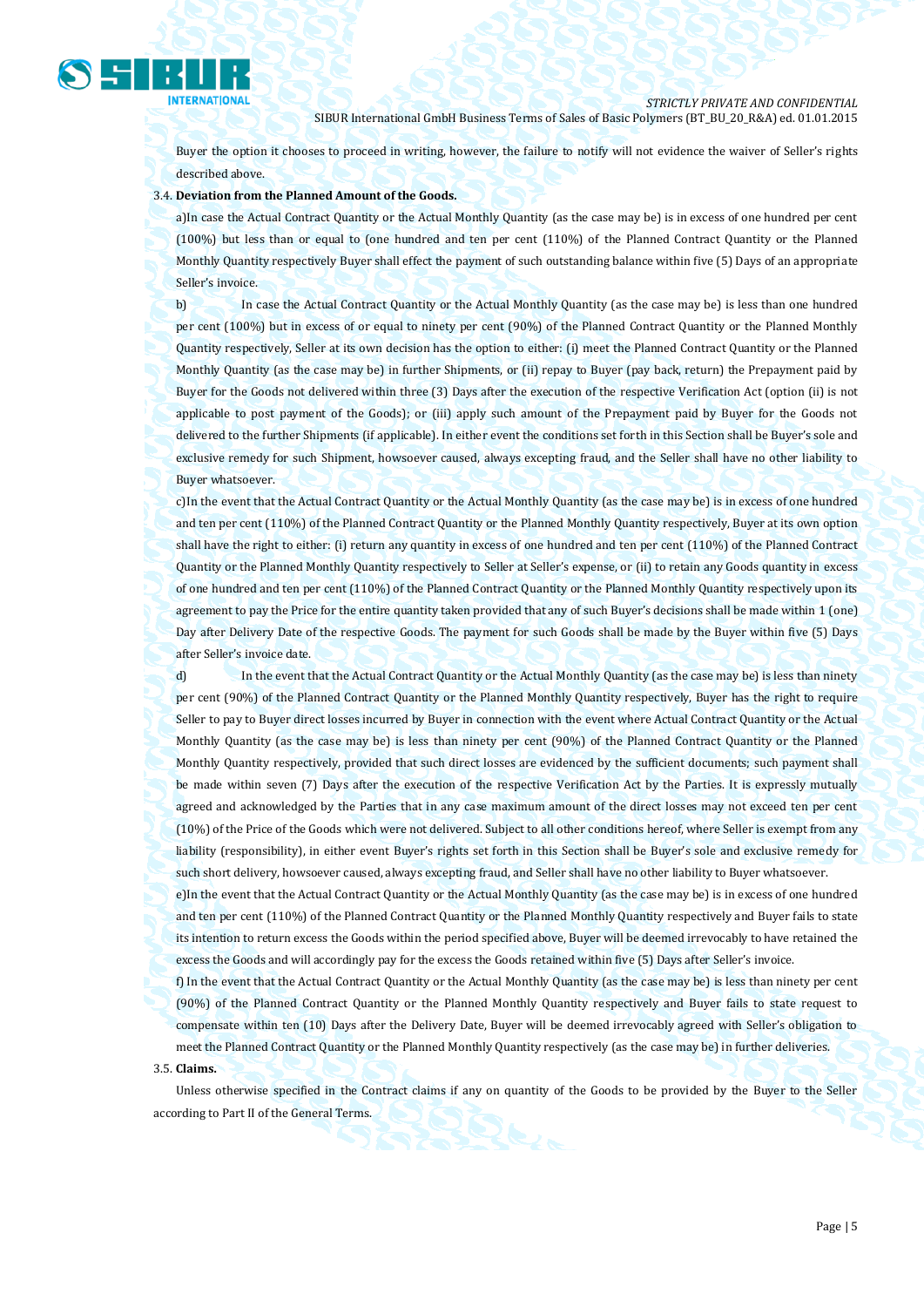

# **PARAGRAPH IV**

# **DELIVERY BASIS**

# 4.1 **General Delivery Terms**

Seller shall use its reasonable endeavours to dispatch the Goods on the definite date or in any Day within the Shipment period between the dates (as the case may be), as specified in the Contract, but the time of dispatch shall not be of the essence. Seller shall notify Buyer immediately if the time of dispatch for the Goods cannot be met; in such a case the Parties shall re-schedule in good faith.

# 4.2 Transfer of risk and title.

The risk of and title to the Goods shall transfer from Seller to Buyer at the Delivery Date, unless otherwise provided in the Contract. The Parties agree that the transfer of risk of loss or damage, and title to, the Goods is not conditional upon delivery of the Transport Document or any other documentation. Neither the time, method, nor the place of payment, method of transportation, form of Transport Document, manner of consignment nor place of acceptance of the Goods shall alter the foregoing.

# 4.3 **Seller's right to refuse.**

Seller may refuse to deliver the Goods at any time if:

- a) delivery under an intended or customary route to the Place of Destination becomes impracticable for any reason whatsoever beyond Seller's control;
- b) the cost of delivery to the Place of Destination (including Taxes) and/or insurance, if applicable, has significantly increased (more than by twenty per cent. (20%) within one (1) month), which at the time of entry into the Contract could not have been reasonably foreseen by Seller ; and/or
- c) importation of the Goods at the Place of Destination is prohibited under the laws of the country in which such the Goods were produced, or by regulations, rules, directives or guidelines applied by the government of that country or any relevant agency thereof; and/or
- d) the country, state, territory or region at which the Place of Destination becomes affected by Sanctions.
- e) Should Seller agree to undertake or complete the delivery under an alternative route or at an alternative Place of Destination nominated by Buyer and accepted by Seller (which acceptance shall not be unreasonably withheld), or under changed circumstances as the case may be, Buyer shall reimburse Seller for any additional costs and/or expenses incurred by Seller.
- 4.4 **Customs formalities**

a)If the Goods shall be exported from the customs territory of the Russian Federation, Buyer shall ensure the departure of the Goods from the territory of the Russian Federation within ninety (90) Days from the date when the customs procedures for export are completed on the territory of the Russian Federation (date of the stamp "Clearance allowed" in CCD) and at Seller's request provide Seller by e-mail or fax with copies of the Transport Document with legible notes made by the destination railway station and/or CMR with legible notes of border crossing.

b) If Buyer does not comply with this Section 4.4 Buyer shall pay Seller liquidated damages amounting to twenty-two and one-half per cent. (22.5%) of the Total Goods Value.

c)The Parties expressly agree that the liquidated damages provided in subsection 4.4(b) above reflect a good-faith estimate of Seller's losses in the event if the documents required under subsection 4.4(a) are not provided to Seller within the specified period.

# **4.5 FCA**

## *This Section 4.5 applies to Contract providing FCA as delivery basis*

## 4.5.1. Delivery Date

The Delivery Date shall be the moment when:

- i. the Seller's Truck(s), loaded with the Goods, arrive(s) at the Place of Shipment (or as close as possible to the Place of Shipment if access to the Place of Shipment is restricted) and stand ready for unloading by Buyer's representative or the Carrier; or
- ii. the Seller's RTC/Railway wagon(s), loaded with the Goods, arrives to the Place of Shipment (or closest possible to the Place of Shipment in case the access to the Place of Shipment is restricted) and the Notice of Arrival ("NOA") is given to the Carrier or the Buyer's representative at the place of unloading; or
- iii. the Goods have been loaded at the Place of Shipment on the means of Transport provided by the Carrier nominated by the Buyer - if the delivery is at the Manufacturer or warehouse or storehouse.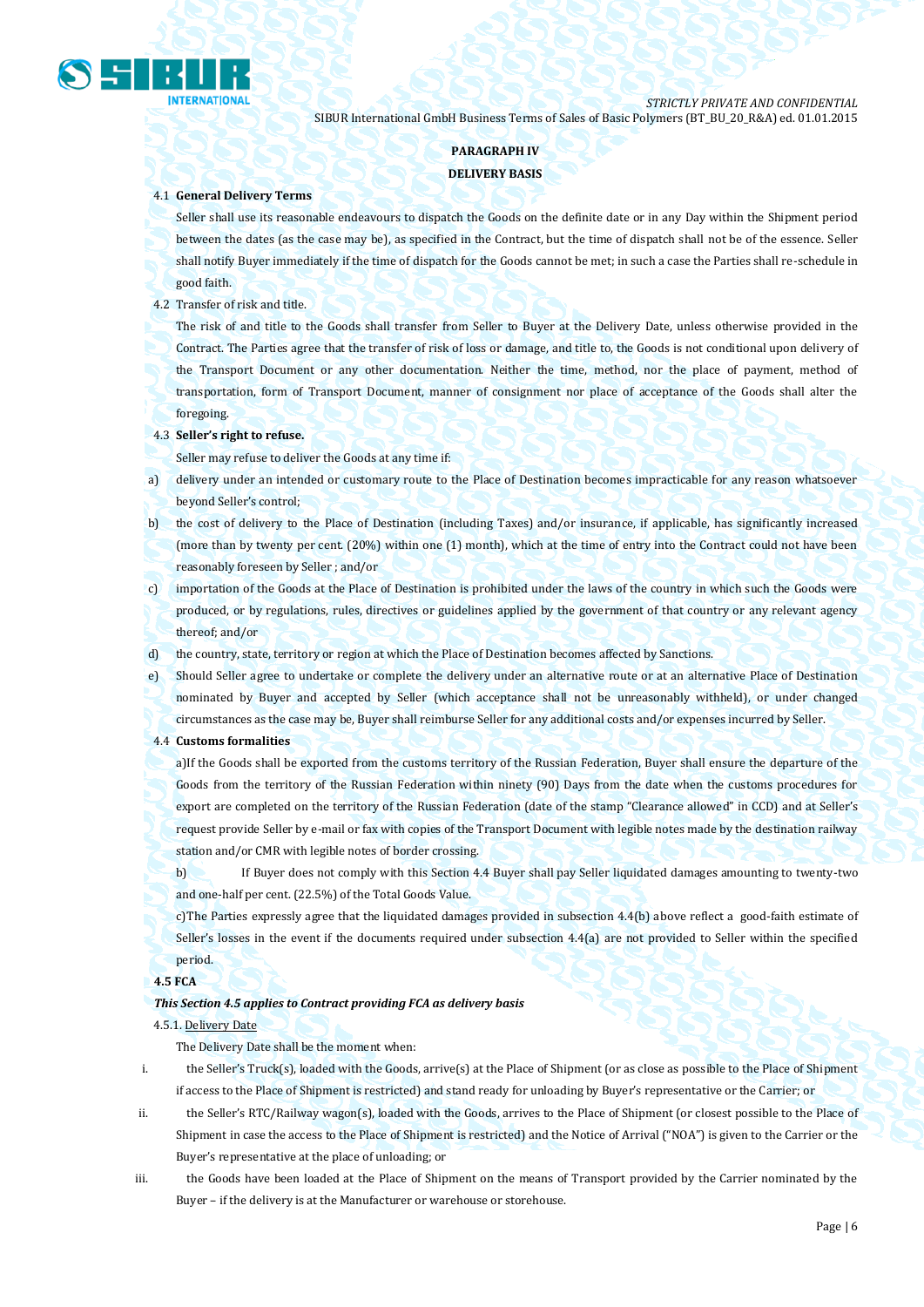

#### 4.5.2. Delivery Terms

- a. The unloading of the Goods is Buyer's sole responsibility and shall not prejudice completed delivery of the Goods by Seller, except for if delivery is at the Manufacturer or warehouse or storehouse in which case the loading of the Goods shall be Seller's responsibility and risk.
- b. Seller provides Buyer with full and timely information about the Place of Shipment and the Carrier, including any special location access instructions and all contact information of the Carrier. Such information shall be provided to Buyer via e-mail, facsimile or by other means agreed upon by the Parties, at least five (5) Business Days prior to the approximate date of loading of the relevant Shipment by Seller.
	- The information shall include:
	- i. the name of the Carrier (person or entity);
	- ii. documentation evidencing the Carrier's rights to accept and carry the Goods (should be presented by the Carrier at the Place of Shipment);
	- iii. the identity, location and address of the Place of Shipment with instructions for access to the Place of Shipment; and
	- iv. any other information requested by Seller.
	- c. The Parties shall obtain any licences, permits and documents which are necessary for successful import and export clearance of the Goods.
- d. Seller shall timely obtain export permits.
	- e. Buyer shall timely obtain import permits .
	- f. All delays due to absence of custom clearance shall be at the expense of the Party in Default.
- 4.5.3 Taxes prior to delivery

All taxes, customs and other duties and fees incurred as a result of the conclusion and execution of the Contract which are levied on the Goods prior to delivery or required for the dispatch of the Goods outside the customs territory of the Russian Federation will be paid by Seller.

4.5.4 Taxes after delivery

Unless otherwise expressly agreed by the Parties in the Contract, Buyer shall pay all taxes, customs and other duties and fees incurred as a result of or in connection with the conclusion and execution of the Contract if any, after delivery.

### **4.6 CPT**

#### *This Section 4.6 shall apply to Contracts providing CPT as delivery basis.*

#### 4.61 Delivery Date

a. The Delivery Date shall mean the date when the Goods are loaded in Seller's Truck(s) to be dispatched to the Place of Destination named by the Buyer, which date is stated in the stamp of the CMR at the Place of Shipment.

b.in RTC / Railway wagon(s) to be dispatched to the Place of Destination named by the Buyer which date is stated in the stamp of the Railway bill at the Place of Shipment.

4.6.2 Delivery terms

a. Discharging and unloading of the Goods at the Place of Destination is Buyer's sole responsibility and shall not prejudice completed delivery of the Goods by Seller.

b. Buyer shall provide Seller with full and timely information about the Place of Destination, including any special location access instructions. Buyer shall provide such information to Seller via facsimile or by other means agreed upon by the Parties, at least

five (5) Business Days prior to the approximate date of dispatch of the relevant Shipment by Seller.

#### The information must include:

i. the identity, location and full address of the Place of Destination, with instructions for access to the Place of Destination; ii.all instructions regarding customary documentation which may be required at the Place of Destination (if any); and

iii. **any other information requested by Seller.** 

Should Buyer fail to timely submit such information, Seller shall not be required to initiate the transportation and delivery of the Goods, which will not constitute a waiver of Buyer's breach of Contract. Any delays in delivery of the Goods which result from inaccuracies of information provided are deemed to be the sole fault of Buyer .

# 4.6.3 Licences and clearances

i. The Parties shall obtain any licences, permits and documents which are necessary for successful import and export clearance of the Goods.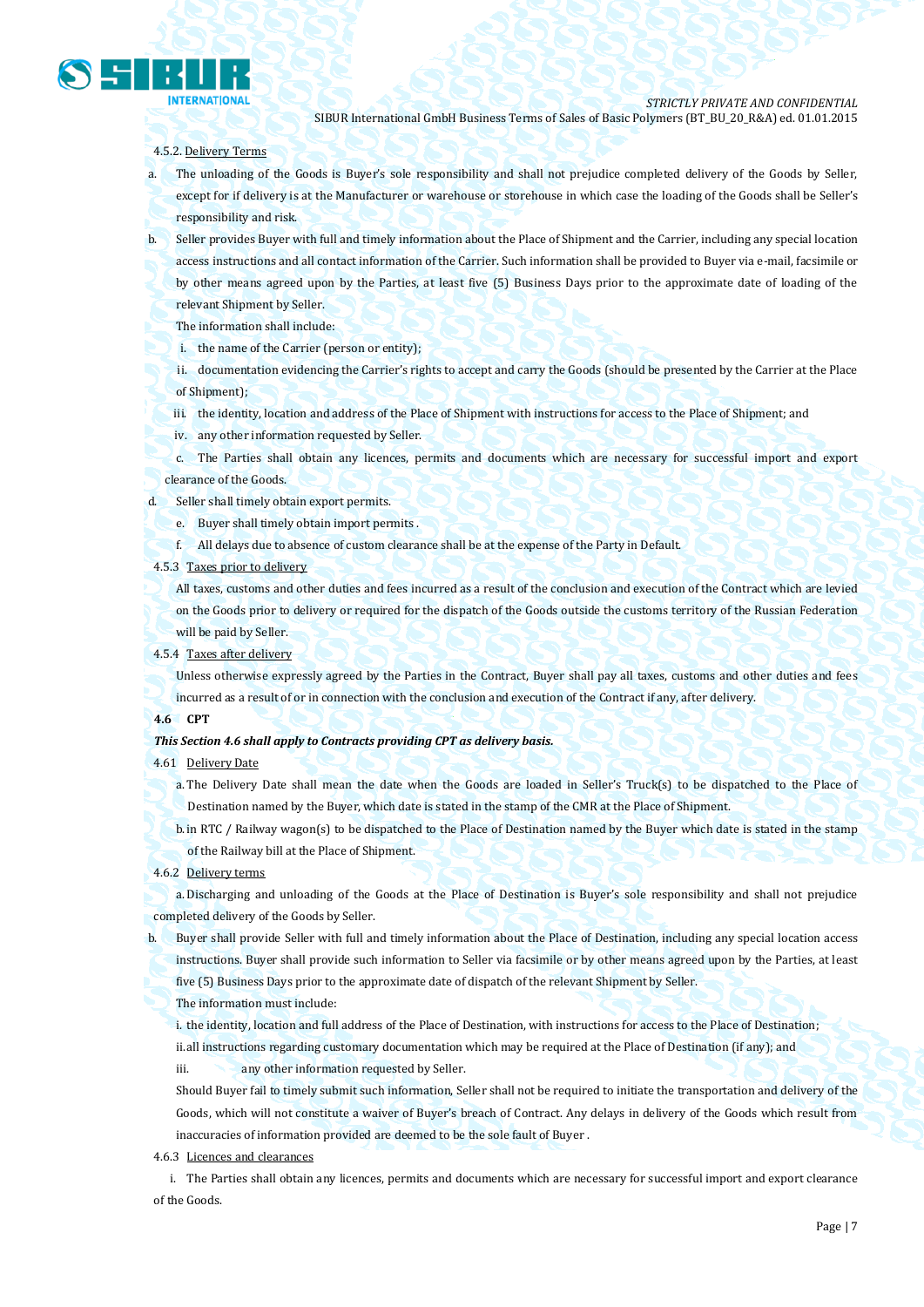

- ii. Seller shall timely obtain export permits .
- iii. Buyer shall timely obtain import permits.
- iv. All delays due to absence of custom clearance shall be at the expense of the Party in Default.
- 4.6.4 Taxes prior to delivery

All taxes, customs and other duties and fees incurred as a result of entry into the Contract which are levied on the Goods prior to

delivery or required for the dispatch of the Goods outside the customs territory of the Russian Federation will be paid by Seller. 4.6.5. Taxes after delivery

Unless otherwise expressly agreed by the Parties in the Contract, all taxes, customs and other duties and fees incurred as a result of or in connection with the conclusion and execution of the Contract if any, after delivery will be paid by Buyer.

#### **4.7 DAP**

#### *This Section 4.7 shall apply to Contracts providing DAP as delivery basis.*

#### 4.7.1 Delivery Date

- a)Delivery Date shall mean the moment when the Goods arrive at the Place of Destination ready for unloading.
- b) The time of the Goods' arrival shall be indicated in the Transport Document. If the Transport Document does not specify the exact time of the Goods' arrival, it is presumed that the Goods are ready for unloading
	- i. for the delivery by railroad (RTC/Railway wagon(s)) as of the scheduled time of arrival of the relevant train (unless the moment is specified in Seller's/Carrier's notice to Buyer); and
	- ii. for the delivery by road (Truck(s)) as of the moment of the Goods arrival specified in Seller's/Carrier's notice to Buyer.
- c)If Buyer has any claims regarding the actual time of the Goods' arrival, Buyer must notify Seller within two (2) Days following the respective delivery, otherwise Buyer is deemed to have waived all objections as regards the arrival time to the fullest extent allowed under applicable law.

# 4.7.2 Delivery terms

The Goods shall be unloaded at the Place of Destination at the Buyer's risk and expense. If the unloading is included in the price of the transportation under the agreement executed by and between Seller and the Carrier, Seller may nevertheless invoice Buyer relevant unloading expenses.

#### 4.7.3 Licences and clearances

Seller and Buyer shall provide each other with reasonable support in acquisition of all appropriate export and import licences and clearances; provided that the other Party shall reimburse all and any costs and expenses arising out of and/or in connection with such support.

4.7.4 Import Taxes and customs requirements

a) Buyer shall pay and be responsible for all taxes, customs and other duties and fees incurred as a result of entry intothe Contract which are levied on the Goods in the country of delivery.

b) If the Buyer fails to pay or perform the above when due, the risk shall pass to the Buyer as of the date when such taxes, customs and other duties and fees are due. If the Buyer delays the fulfilment of its obligations under this Section for more than two (2) Days, the Seller is entitled, but not obliged: (i) to make any relevant payments on its own; or (ii) if the Goods are not released in the country of delivery, to place the Goods in the customs warehouse (in which case the moment of placing the Goods shall be the Delivery Date, any further costs will be at the Buyer's expense).

c) Seller's rights under this subsection 4.7.4 shall be without prejudice to the Seller's other rights under the Contract and/or applicable Law. In addition, Buyer shall indemnify Seller for all costs, losses and damages, including, but not limited to, demurrage and/or detention incurred by Seller as a result of Buyer's any breach of obligations under this Section.

## **4.8. DDP**

## *This Section 4.8 shall apply to Contracts providing DDP as delivery basis.*

## 4.8.1 Delivery Date

- a) Delivery Date shall mean the moment of the Goods' arrival at the Place of Destination ready for unloading.
- b) The time of the Goods' arrival shall be indicated in the Transport Document. If the Transport Document does not specify the exact time of the Goods' arrival, the Goods shall be deemed to have arrived for unloading:
	- i. for the delivery by railroad (RTC/ Railway wagon(s)) as of the scheduled time of arrival for a relevant train (unless the moment is specified in Seller's/Carrier's notice to Buyer); and
	- ii. for the delivery by road (Truck(s)) as of the moment of the Goods arrival specified in Seller's/Carrier's notice to Buyer.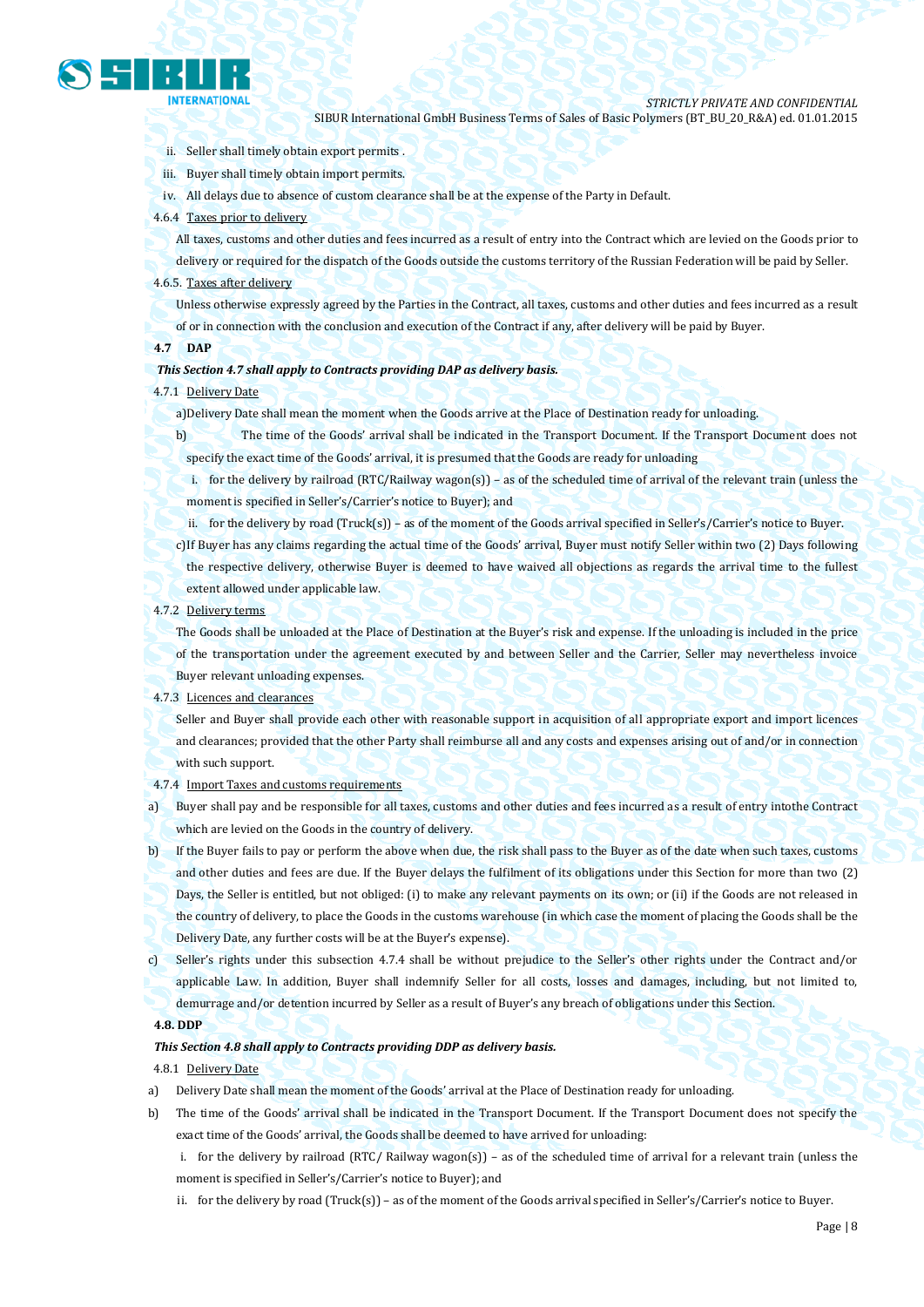

- c) If Buyer has any claims regarding the actual time of the Goods' arrival, Buyer must notify Seller within two (2) Days following the respective delivery, otherwise Buyer is deemed to have waived all objections as regards the arrival time to the fullest extent allowed under applicable law.
- 4.8.2 Delivery Terms
- a) The unloading of the Goods at the Place of Destination shall be at Buyer's risk and expense, unless the expenses are attributed to Seller in the Contract.
- b) If any licences, clearances and other customs requirements or Taxes in the country of import could be performed, arranged or paid only by Buyer or on Buyer's side, Buyer shall (i) inform Seller accordingly; and (ii) perform, arrange and pay the same in due time. Seller shall compensate Buyer for documented direct expenses in relation thereto, provided that Buyer furnishes Seller with primary accounting documents substantiating Buyer's costs such as acts, invoices, reports, etc. If Buyer fails to perform under this Section, any adverse consequences for Seller, Carrier and/or the Goods, including (i) delayed delivery and (ii) any related penalties, fines, Taxes, costs, expenses will be at Buyer's cost and risk. Buyer shall indemnify Seller for all costs, losses and damages, including, but not limited to, demurrage and/or detention incurred by Seller as a result thereof.
- 4.8.3 VAT
- a) If Buyer is a company registered in the EU, Buyer shall provide Seller with its VAT Identification Number as of the Signing Date of the Contract.
- b) If:
	- i. Buyer is a company registered in the EU;
	- ii. Buyer wishes to receive a VAT-exempt invoice; or
	- iii. Buyer purchases the Goods from Seller on the DDP basis at the Place of Destination in a certain country, picks up the Goods itself and moves the Goods out of such country;
	- Buyer shall within two (2 ) weeks from the Delivery Date provide Seller with copies of the Transport Document, confirming that the Goods have been taken out of the country where they have been purchased.
	- If the Transport Document (referred to in Section 5.1) is not provided on time, Seller shall have the right to issue a credit note to the original VAT-exempt invoice and issue a new invoice, increased by the amount of VAT to be paid by Buyer, within seven (7) Days after the date of the invoice.

# **PARAGRAPH V**

# **TRANSPORTATION**

#### 5.1 **General conditions of transportation**

- a) The Transport Document hereunder and the Contract shall be:
- Railway bill (or "RWB" or "Rail way bill" or "CIM consignment note") for delivery by railroad (RTC/Railway wagon(s)).
- CMR or TIR (or consignment note) for delivery by Truck(s).
- b) Delivery of the Goods shall be immediately followed and witnessed by presentation by Seller to Buyer or the Carrier, or Buyer's
- representative, of a valid Transport Document. Such document shall be signed and marked by Seller and the Carrier at the place of loading and shall be deemed conclusive proof of delivery by Seller.
- c) Buyer warrants that the Place of Destination is (i) reachable by the agreed means of transport and (ii) suitable and equipped, if necessary, for unloading of the Goods.
- **5.2.Defective RTC/Railway wagon(s) and/or the Truck(s)**
	- If Buyer (or Buyer's authorised representative, or Buyer's Carrier, or any other party on Buyer's side or for whom Buyer bears responsibility) returns any RTC/Railway wagon(s) and/or the Truck(s) defective, unrepaired, and/or damaged, and/or unclean, and/or not fully unloaded, and/or otherwise unfit for the purposes, which such Truck is usually used for, thne Buyer shall reimburse all and anycosts and expenses of Seller arising out of or in connection with such Defective RTC/Railway wagon(s) and/or the Truck(s).
- **5.3. Special conditions of transportation by RTC/railway wagon(s)** *This Section 5.3. shall apply to Contracts specifying delivery by RTC/Railway wagon(s).*
- 5.3.1. Where Seller expressly or impliedly provides Buyer with a range of dates of dispatch of the Goods within the Shipment period or arrival of RTC / Railway wagon(s) loaded with the Goods, dispatch may be performed on any of the dates provided.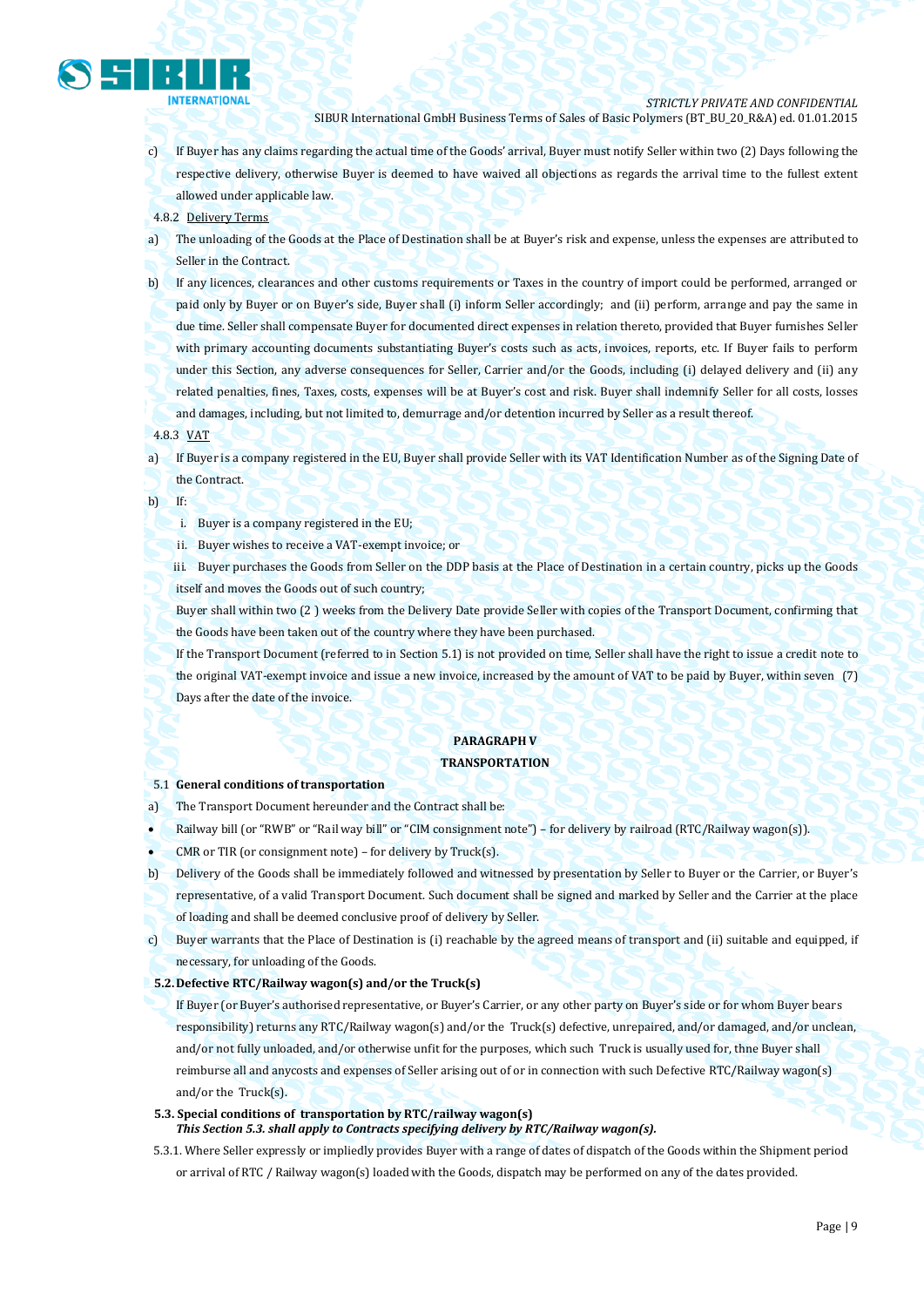

- 5.3.2. No later than three (3) Business Days after dispatch of the Goods by RTC / Railway wagon(s) Seller shall provide by e-mail or facsimile the Buyer with all information necessary for the unloading of the Goods:
- a) the Contract reference number;
- b) Railway bill reference number(s):
- c) RTC / Railway wagon(s) identification number(s);
- d) description of the Goods and their Railway bill quantity.
- 5.3.3. Buyer may at its own discretion can provide the Seller with written instructions for unloading of the Goods by Buyer. In case such information is provided, Seller may undertake to cause his Carrier or his representatives / employees to follow such instructions to the extent practicable, provided that Seller shall be under no obligation to provide such assistance.
- 5.3.4. The Buyer warrants that the railway zone at Place of Destination shall be safe and well suited for delivery of the Goods. The Buyer shall be liable for and shall indemnify Seller in respect of any loss or damage, including but not limited to any liability for damage to the RTC / Railway wagon(s), surroundings, environment and people, additional costs or expenses arising out of and in relation to any failure of Buyer to nominate a safe railway zone at Place of Destination.
- 5.3.5. **Notice of Arrival**
- a) Buyer shall obtain the Notice of Arrival of the Goods at the Place of Destination station ("NOA") from the railway station's authorised authorities using Buyer's available contact information in accordance with customary rules at the railway station.
- b) Buyer shall ensure the Carrier's timely presence at the Place of Destination at the Delivery Date for unloading of the Goods.
- c) Carrier's absence at the Place of Destination shall be withoiut prejudice to Seller 's successful delivery of the Goods for the purpose of the Contract.
- 5.3.6. **Railway transportation agreement conditions**
- i. Seller may arrange transportation in accordance with the railway transportation agreement, executed by and between Seller and the Carrier. Without prejudice to the generality of the foregoing, such conditions shall be deemed to include the provision that where, at any time:
- a) importation of the Goods at the unloading railway zone is prohibited under the laws of the country in which such Goods were produced, or by regulations, rules, directives or guidelines applied by the government of that country or any relevant agency thereof; and/or
- b) the country, state, territory or region at which the Place of Destination is located becomes a restricted railway zone, the Goods shall be unloaded at an alternative railway zone nominated by Buyer that is not subject to any such prohibition and that is acceptable to Seller (which acceptance shall not be unreasonably withheld).
- ii. In the case referred to subparagraph (i) above, such alternative railway zone shall be deemed to be the Place of Destination stipulated under the Contract for the relevant Shipment and all extra expenses (if any) involved in the RTC / Railway wagon(s) reaching such alternative Place of Destination shall be for Buyer's account.
	- 5.3.7. **Buyer's Right to Require**

Buyer has the right to request extra services in relation to the Goods at the Place of Destination, which services shall not be deemed to be included in the Total Goods Value. The Parties shall determine the scope of such services by mutual written agreement no later than three (3) Days before the Estimated Time of Arrival of the RTC/Railway wagon(s). Where Buyer, by written instruction to the Seller, requests that such services should be provided, then Buyer shall indemnify and hold Seller harmless against any liability, loss, damage, delay and/or expenses that Seller may incur by reason of complying with the Buyer's request. The indemnity provided by Buyer to Seller shall be not less than the liability Seller incurs to RTC / Railway wagon(s) owners in order to comply with Buyer's request.

It is presumed that the RTC/Railway wagon(s) arrives at the Place of Destination for unloading in good condition, unless Buyer has promptly (but not later than one (1) Day after the RTC/Railway wagon(s) arrival) informed Seller of such defects. If the defects are revealed later than the above mentioned term, Buyer shall pay repair costs or expenses of the Carrier or Seller within five (5) Business Days upon Seller's or Carrier's respective invoice.

a) Within three (3) Business Days prior to dispatch of the respective Shipment, Buyer shall provide Seller with the Transportation information, including the delivery period, reference to the number and the Signing Date of the Contract, quantity of the Goods, full name and address of the consignee, railway code of the consignee, name of the destination railway station, railway station's confirmation to accept the Goods.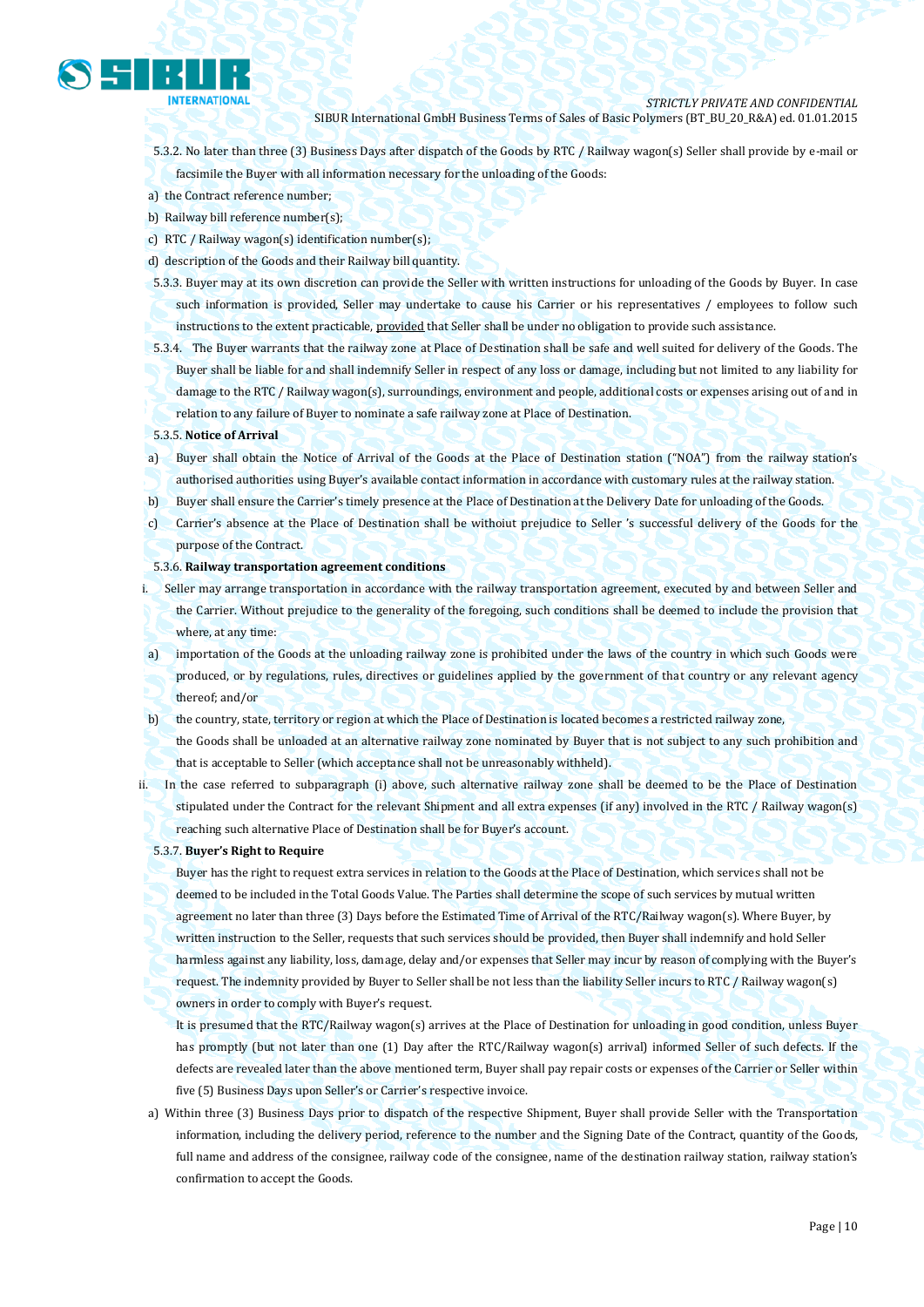

- b) Upon prior written request of Buyer, Seller shall arrange for plans (the "Plans") of transportation of the Goods by railway(s). The procedure and dates for issuance of the Plans shall be regulated by the applicable local laws and regulation.
- c) Should, through the fault of either of the Parties, the Plans be not fulfilled, the Party in Default shall be liable for all damages or fines imposed by the rail.
- d) Should the Plans be not fulfilled, through the fault of either of the Parties, the Party at fault shall be liable for all damages or fines imposed by the railway(s).
- e) In case of impossibility to unload the Goods due to any technical reasons during periods indicated in the Contract and/or hereof, Buyer shall notify Seller accordingly (by telegram, fax, mail or email) within twenty-four (24) hours from the moment of the Rail tank-car arrival to the station of destination.
- f) In case of the Rail tank-car damage caused within the time period of its use by Buyer or Buyer's counterparties, Buyer shall immediately inform Seller about the occurrence of such event and recover losses incurred due to Rail tank-car damage within sixty (60) Days from the date of Seller's demand. In case the Rail tank-car is lost within the time period of its use by the Buyer or the Buyer's counterparties, Buyer shall reimburse to Seller an amount equal to the current market value of a Rail tank-car of identical model and year of manufacture, plus costs incurred for putting a replacement car into operation. A Rail tank-car is considered lost if it is not returned to Seller within one hundred twenty (120) Days from the date of the Goods' dispatch.
- g) If Buyer readdress esthe Goods by the or cannot accept the Goods, Buyer shall notify Seller of these changes in writing not later than three (3) Business Days before the planned date of dispatch. Buyer shall reimburse all expenses of the Seller (including fines and penalties) caused by the Buyer's actions. The Parties shall endeavour to mitigate losses.
- h) Neither Buyer nor the Buyer's consignee shall redirect Rail tank-cars without Seller's prior consent. Seller is entitled to charge the Buyer (the Buyer's consignee) for unauthorized redirection at the rate at least fifty-two (52) EUR (unless the customary rules of the respective railway station provide otherwise) for each Day of usage of each Rail tank-car. Buyer shall ensure that each Rail tank-cars is unloaded to a level of seven-tenths of one per cent (0.7%) bar, if applicable. Buyer and/or Buyer's consignee shall return the empty Rail tank-cars in acceptable technical and commercial condition with the sealed documents required for the proper return of the Rail tank-cars to the initial railway loading station or any other station as per Seller's instructions.
- i) Buyer shall reimburse to Seller all documented costs and expenses caused by the improper completion of the documents mentioned in subsection 5.3.8.(h) hereof, if such results in a Rail tank-car arriving at the wrong railway station. If such documents for the Rail-tank cars return are completed in accordance with Seller's instructions, Buyer shall not be responsible for their return emptied to the wrong railway station.
- j) Seller shall advise its instructions to Buyer for empty Rail tank-carsby written notice not later than the arrival of full Rail tankcars to the Place of Destination (the date of the Goods' delivery). Otherwise Buyer shall not be held liable for possible costs which may arise due to absence of instructions and/or improper completion of the return Railway bill for return of empty Rail tankcars.
- k) After the Rail tank-car is unloaded, the Buyer shall install plugs at corner and control valves to seal the neck bonnet and fix it by all bolts. The Buyer shall ensure that the bonnet is not removed of the bonnet from the neck flange is not allowed. The Seller is entitled to charge the Buyer with incurred losses for the plugs at corner and control valves of the Rail tank-car not being installed at the place of unloading.
- **5.4. Special Conditions of transportation by Truck(s)**

#### *This Section 5.4. shall be applied when Contract specifies delivery by road (Truck(s))*

- 5.4.1 Where Seller expressly or impliedly provides the Buyer with a range of dates of dispatch of the Goods within the Shipment period or arrival of Truck(s) loaded with the Goods, dispatch of the Goods may be performed on any of the dates so provided.
- 5.4.1. No later than one (1) Day after dispatch of the Goods by Truck(s) Seller shall provide Buyer by e-mail or facsimile with all information necessary for unloading of the Goods:
	- (a) Contract reference number;
	- (b) CMR consignment note reference number(s);
	- (c) Truck identification number(s);
	- (d) description of the Goods and their CMR consignment note quantity;
	- (e) Estimated Time of Arrival of Truck(s); and
	- (f) number of issued CMR consignment notes.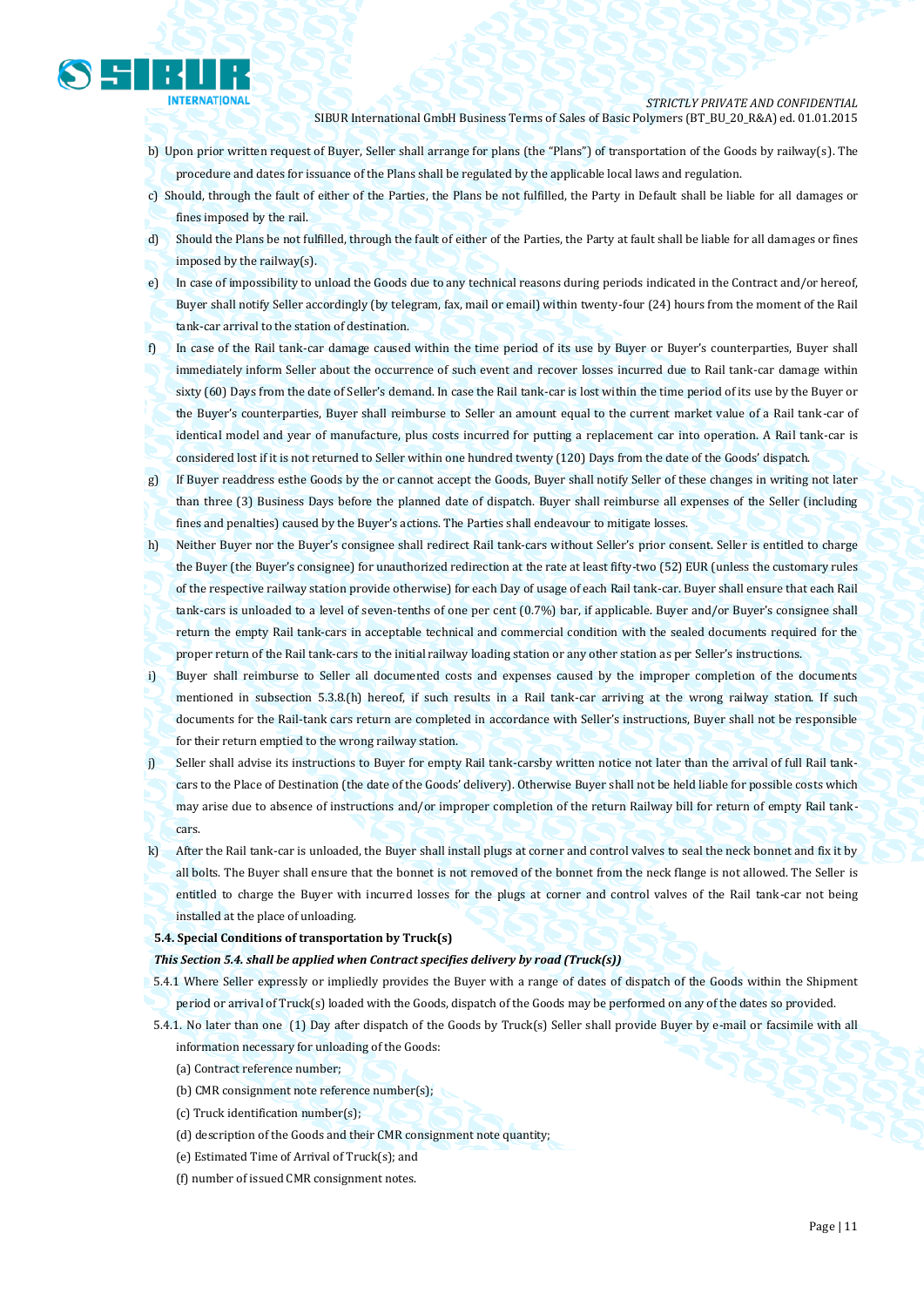

- 5.4.3. Seller has the right to substitute any Truck(s) identified under subsection 5.4.2(c) and provide Buyer with new information not later than two (2) Days before the Estimated Time of Arrival of the Truck(s). Such substitution shall always be subject to the requirements that Truck(s) sof a similar size be provided and that the quantity to be loaded shall not, without prior written Consent of the Buyer, differ by more than five per cent. (5%) from the quantity specified in the present Contract.
- 5.4.4. Buyer may at its own discretion provide the Seller with written instructions for unloading of the Goods by Buyer. In case such information is provided, Seller may undertake to cause his Carrier or his representatives / employees to follow such instructions to the extent practicable; provided that Seller shall be under no obligation to provide such assistance.
- 5.4.5. Buyer warrants that the Place of Destination shall be safe and well suited for delivery of the Goods. Buyer shall be liable for and shall indemnify Seller of any losses or damage, including but not limited to any liability for damage to Truck(s), surroundings, environment and people, additional costs or expenses arising out of and/or in relation to any failure of Buyer to nominate a safe Place of Destination.
- 5.4.6 Buyer shall have a representative on-time and present at the Place of Destination at the Delivery Date for unloading of the Goods, but the presence of such a representative shall not be a requirement for Seller's delivery of Goods under the Contract.
- 5.4.7 Truck transportation agreement conditions
- i. Seller may arrange transportation of the Goods in accordance with the Truck transportation agreement(s) executed by and between Seller and the Carrier. Without prejudice to the generality of the foregoing, for the purposes of the Contract such agreement shall be deemed to provide that if:
- a) importation of the Goods at the Place of Destination is prohibited under the laws of the country in which such Goods were produced, or by regulations, rules, directives or guidelines applied by the government of that country or any relevant agency thereof; and/or
- b) the country, state, territory or region at which the Place of Destination is located becomes a restricted zone,

the Goods shall be unloaded at an alternative location nominated by Buyer that is not subject to any such prohibition and that is accepted by Seller (which acceptance shall not be unreasonably withheld).

- ii. The alternative Place of Destination referred to in subsection (i) above shall be deemed to be the Place of Destination stipulated under the Contract for the respective Shipment and Buyer shall pay all extra expenses (if any) involved in the Truck's reaching such alternative Place of Destination.
	- 5.4.8 Buyer's right to require

Buyer may request, by written instruction to the Seller, extra services in relation to the Goods at the Place of Destination which shall be included in the Total Goods Value. Such services, if any, shall be rendered under a written agreement entered into no later than three (3) Days before the Estimated Time of Arrival of the Truck(s). Where Buyer requests such services , Buyer shall indemnify Seller and hold it harmless against any liability, loss, damage, delay or expenses that Seller may sustain by reason of complying with Buyer's request. Buyer's indemnification of Seller shall be no less than the liability of Seller to the Truck owner in connection with Buyer's request.

# **PARAGRAPH VI SHIPMENT PERIOD**

- 6.1 The Shipment Date shall be specified in the Transport Document
- 6.2. (i) If the Parties agree that the Shipment period shall be any month of a year without indication of the dates, and
- (ii) if within ten (10) Days prior to the last day of such month the dates of dispatch are not agreed by the Parties, Seller shall be entitled not to deliver the respective Shipment and/or sell such Shipment to any Third party and shall not be liable to Buyer for such non-delivery or for any losses and expenses incurred by Buyer. If Seller decides to sell the respective Shipment to any Third party Buyer shall reimburse to Seller all expenses arising out and/or in connection with such sales.

### 6.2. TRANSPORTATION INFORMATION

a) If the Goods' transportation is arranged by Seller, Buyer shall submit to Seller the Transportation information required for the transportation and delivery of the Goods via facsimile, or by other means agreed upon by the Parties at least five (5) Business Days before the first Day of laytime of each Shipment.

b) The Transportation information shall include: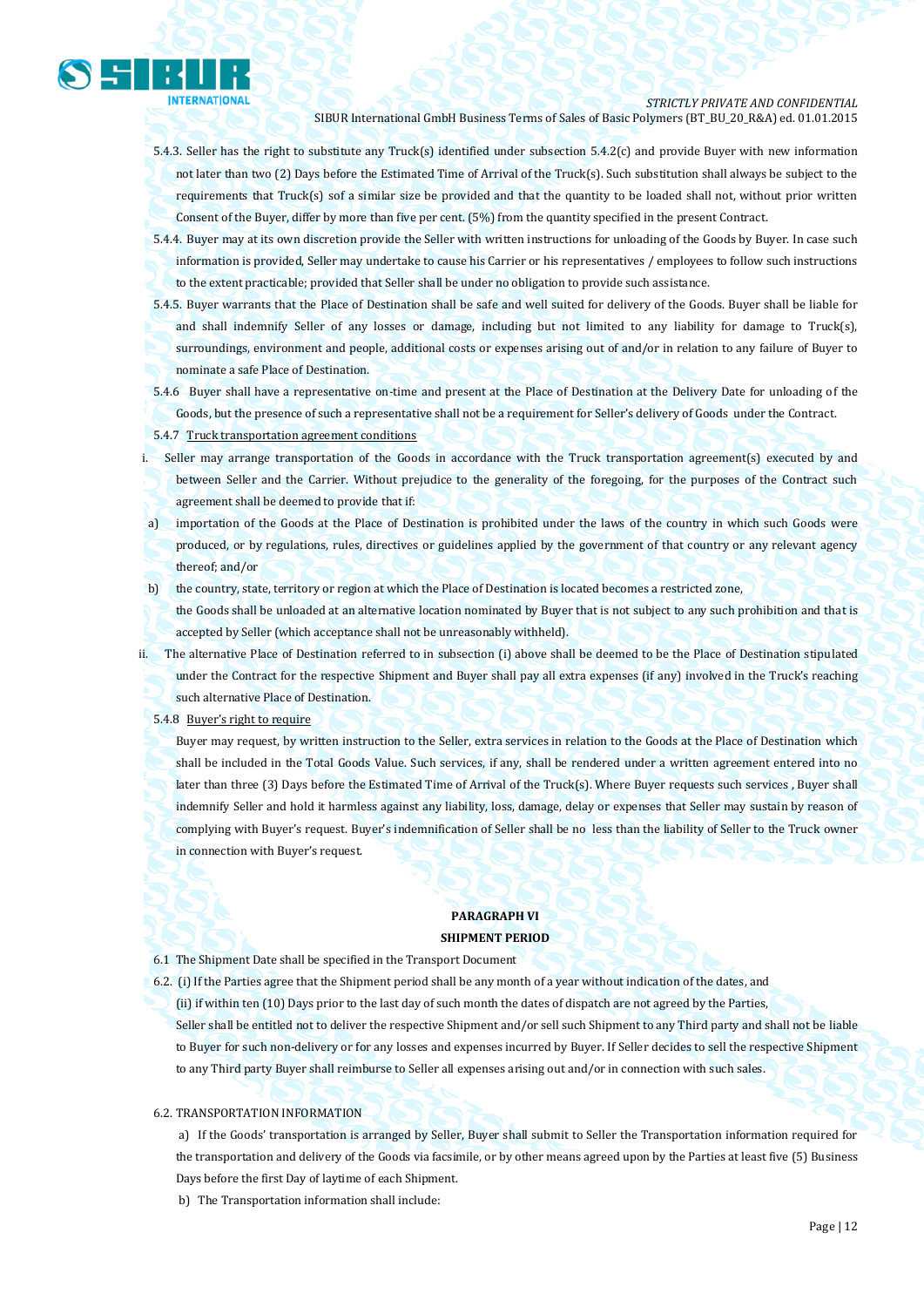

all instructions regarding customary documentation which may be required at the Place of Destination;

• the identity of the Terminal(s) at the Place of Destination, with instructions to enable the Carrier to prepare and submit necessary information to the customs or border authorities; and

- any other documents requested by Seller.
- c) Should Buyer fail to timely submit the Transportation information, Seller may at its sole discretion elect to extend the time for delivery of the Goods which, if so extended, will not constitute a waiver of the Buyer's breach of the Contract.

d) Seller shall send to Buyer the details of the dispatched Shipment via e-mail, facsimile or by other means agreed upon by the Parties within five (5) Business Days after dispatch of the Goods.

e) Any delays in loading the Goods at the Place of Shipment (including where Seller is entitled to delay delivery of the Goods) or in unloading the Goods at the Place of Destination caused by Buyer's failure to provide any necessary Transportation information, or as a result of omissions or inaccuracies in the Transportation information provided, will be for the Buyer's account. Buyer shall indemnify Seller for all costs, losses and damages, including, but not limited to, demurrage and/or detention incurred by Seller as a result thereof.

# **PARAGRAPH VII LAYTIME**

7.1 The time allowed to Buyer for the loading or unloading of the Goods deliverable under the Contract shall be as set out in the Contract.

7.2 Sundays and Holidays shall be included, unless unloading on the Sunday or Holiday in question is prohibited by Law or regulation or custom at the unloading Terminal and/or unloading railway zone.

### **7.3. LAYTIME – delivery by railway (RTC/Railway wagon(s))**

*This Section 7.3 shall apply to Contracts specifying delivery by railway (RTC/Railway wagon(s)).*

- a) If the amount of permitted laytime is not set out in the Contract, laytime shall be twenty four (24) hours, unless otherwise expressly mutually agreed by the Parties in writing.
- b) Laytime shall commence: one (1) Day after the relevant train or Truck has arrived at the Place of Destination. For the purpose of calculating of the unloading time, unloading shall be deemed to have been completed upon removal of last item of the Goods from the last RTC/Railway wagon(s).
- c) The train will be deemed to have arrived according to the schedule (the exact time of arrival, when required, can be determined from the records of the relevant railway station). If the train has not released the railway track within the laytime period or promptly thereafter through no fault of the Seller (including, without limitation, where Buyer is required to unload the Goods and has failed to unload them in a timely manner) and this resulted in additional costs, expenses or losses for Seller, then Buyer shall reimburse Seller all such costs, expenses and/or losses within five (5)) Business Days after the relevant demand of the Seller's demand

#### **7.4. LAYTIME – delivery by road (Truck(s))**

#### *This Section 7.4. shall be applied when the Contract specifies delivery by road (Truck(s)).*

- a) If the amount of laytime permitted is not set out in the Contract, laytime shall be six (6) hours, unless otherwise expressly mutually agreed by the Parties in writing.
- b) Laytime shall commence three (3) hours after the relevant Truck(s) has arrived at the Place of Destination. For the purpose of calculating of the unloading time, unloading shall be deemed to have been completed upon removal of last item of the Goods from the last Truck(s).
- c) The Truck(s) will be deemed to have arrived as of thetime when the Carrier gives notice of such. Buyer may not refuse to certify receipt of such notice and the time of arrival shall be determined according to the Carrier's records. Buyer shall pay in full any expenses and costs of Carrier and/or Seller related to Buyer's refusal to certify any such notice

# **PARAGRAPH VIII DEMURRAGE**

8.1 If the Goods are not loaded or unloaded (whichever is applicable) by the Party required to load or unload the Goods (whichever is applicable) within the time allowed in accordance with the laytime provisions hereof and/or the Contract, such Party shall pay to the other Party demurrage in respect of the excess time at the rate set ot in the Contract.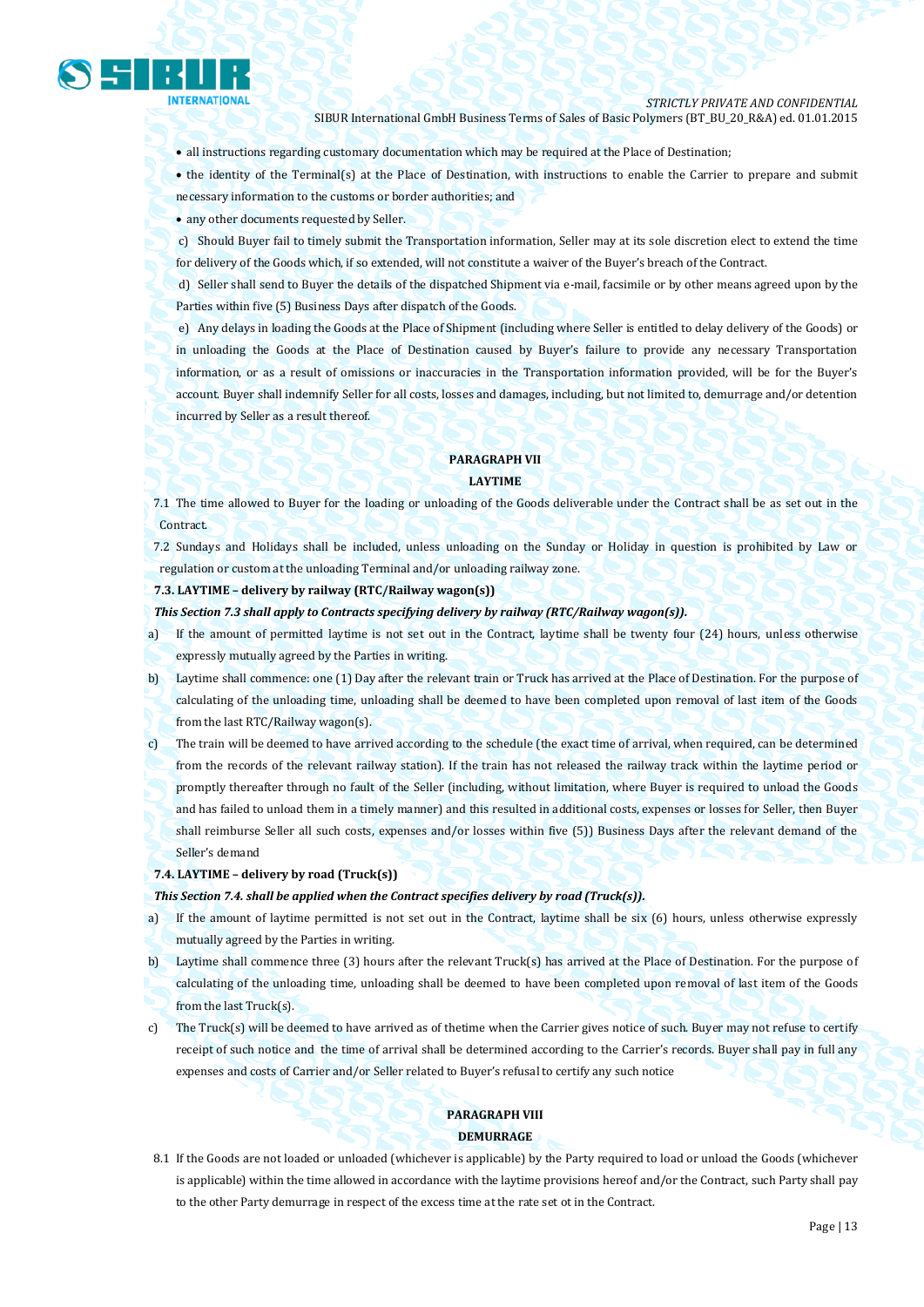

*STRICTLY PRIVATE AND CONFIDENTIAL*

SIBUR International GmbH Business Terms of Sales of Basic Polymers (BT\_BU\_20\_R&A) ed. 01.01.2015

- 8.2 Unless the Contract provides otherwise , no Force Majeure Event shall affect the running of laytime or vary or excuse the obligation to pay demurrage. The Party required to load or unload (as the case may be) the Goods shall indemnify the other Party for all demurrage costs resulting from delay in loading or unloading of the Goods by the Party required to load or unload the Goods.
- 8.3 Where no demurrage rate has been provided in the Contract, the demurrage rate for delivery by railway (RTC/Railway wagon(s)) shall be fifty two (52) EUR per each RTC/Railway wagon(s)(as may be amended from time to time) or for delivery by railway (RTC/Railway wagon(s) and road (Truck(s)) as set out in the relevant agreement with the Carrier or, if the agreement does not specify a demurrage rate, at the market rate for the applicable means of Transport on the date of the completion of loading/unloading as shall be assessed by a mutually agreed independent broker. In the event that the Parties do not agree on a mutually acceptable broker, then each Party will appoint an independent broker and the two so appointed will appoint a third. The assessment that is the furthest away from the median will be discounted and the applicable demurrage rate will be the average of the two remaining assessments.
- 8.4 Unless the Contract provides otherwise, demurrage claims must be addressed to the other Party within nine (9) months after the Delivery Date); however, it shall not be considered as time-barred by this Section. The Parties consider this period reasonable as they agree that customarily carriers make demurrage claimswithin approximately six (6) months after the Delivery Date.
- 8.5 Demurrage claims shall be considered within thirty (30) Days after their receipt by a relevant Party and shall be paid by the relevant Party not later than fourteen (14) Days after receipt of the other Party's invoice. If no substantiated comments have been given within the specified thirty (30) Days period, the claim shall be deemed accepted.

# **PARAGRAPH IX PRICE**

- 9.1. The Price for the Goods shall be determined in the Contract.
- 9.2. Should the final Price for the Goods not be known at the time of invoicing, the Seller shall prepare a provisional invoice based upon the pricing information available at the time and the Buyer shall make payment against the provisional invoice. The provisional invoice shall, unless otherwise agreed between the Parties in the Contract, be based upon one hundred per cent (100 %) of the quantity specified in the Transport document and the preliminary Price calculated based on the formula specified in the Contract.
- 9.2.1. If the amount paid by the Buyer against provisional invoice for the Goods is less than the amount due to be paid for the Actual Contract Quantity at the agreed (final) price, calculated according to the formula specified in the Contract, the Buyer shall effect the payment of such outstanding balance within 3 (three) Business Days of the receipt of the Seller's final invoice which shall be prepared as soon as practicable after all the relevant pricing information becomes available to the Seller.
- 9.2.2. If the amount paid by the Buyer against provisional invoice for the Goods exceeds the amount due to be paid for the Actual Contract Quantity at the agreed (final) Price, calculated according to the formula specified in the Contract, the Seller shall issue the final invoice (which shall be prepared as soon as practicable after all the relevant pricing information becomes available to the Seller) and request the Buyer if (i) such difference between the amounts will be applied to the further deliveries if applicable or (ii) the Seller shall return such difference between the amounts within 3 (three) Business days of a mutually acceptable appropriate Verification Act being executed by the Parties. If the Buyer selects option (ii), then Verification Act shall be prepared and sent by the Seller to the Buyer within 2 (two) Business Days upon receipt of the Buyer's respective decision in writing.

# **PARAGRAPH X**

**PAYMENT TERMS**

*Unless otherwise specified in this Business Terms general payment terms shall be in accordance with Part III ("GENERAL PAYMENT TERMS") of the General Terms*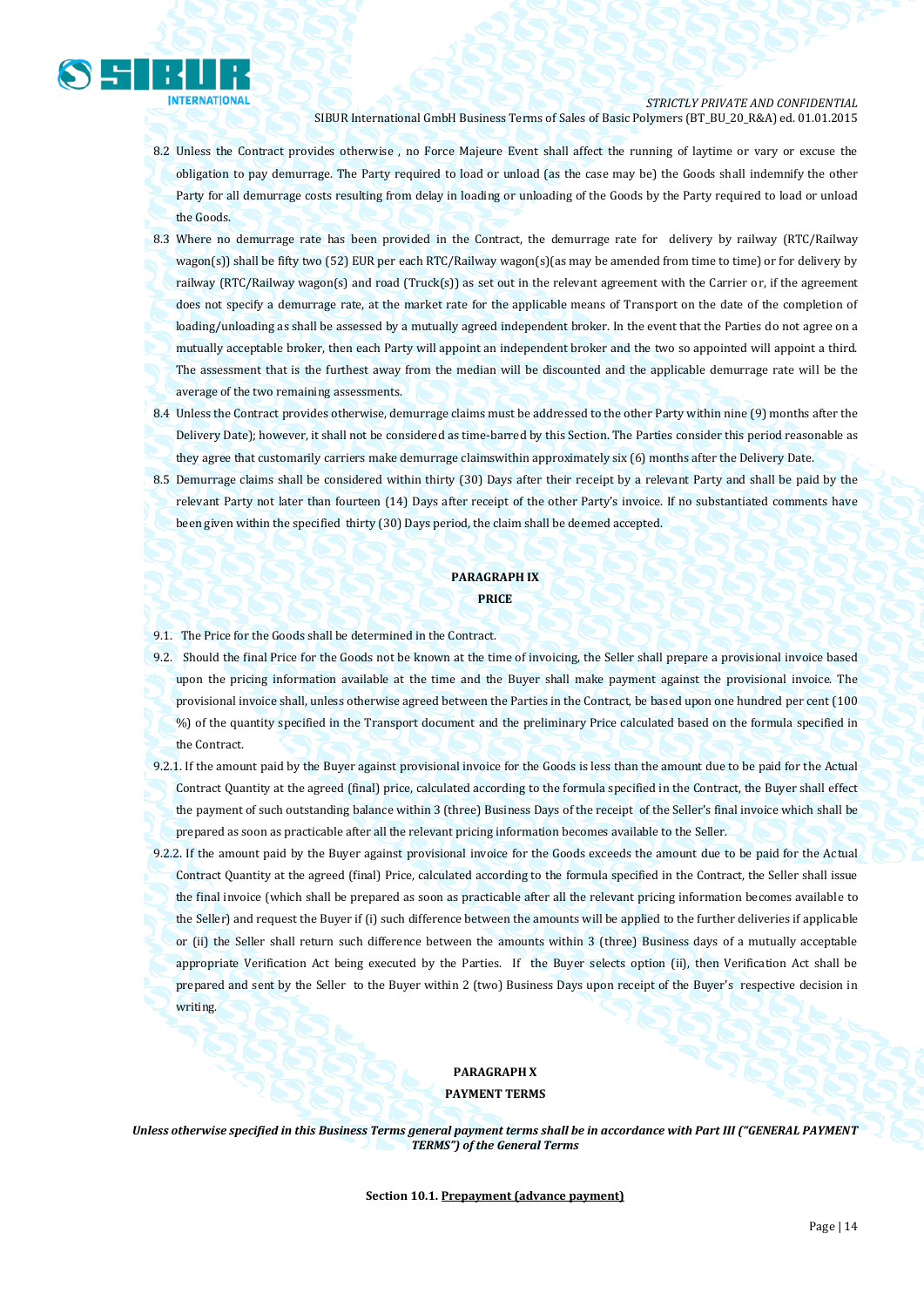

## *This Section 10.1 applies to Contracts specifying Prepayment , unless the Contract provides otherwise*

10.1.1. Buyer shall pay for the Goods as follows:

i. The Buyer shall pay one hundred per cent (100%) of the amounts specified in Seller's proforma invoice in advance of delivery within five (5) Business Days after the date of the invoice but no later than three (3) Business Days prior to the Goods' dispatch by the Manufacturer as indicated in the invoice.

ii. Buyer shall payt by wire transfer and without deduction or setoff into Seller's bank account and Buyer shall indicate the number and the Signing Date of the Contract/Amendment and proforma invoice number in the payment reference .

iii. If the amount paid by Buyer as Prepayment for the Goods is less than the amount due to be paid for the Actual Contract Quantity or the Actual Monthly Quantity (as the case may be) Buyer shall pay the outstanding balance within five (5) Days of Seller's invoice for the balance.

iv. If the amount paid by Buyer as Prepayment for the Goods exceeds the amount due to be paid for the Actual Contract Quantity or the Actual Monthly Quantity (as the case may be) the Parties shall mutually agree whether (i) the difference will be applied to future Shipments, if applicable or (ii) the Seller shall return such difference between the amounts within five (5 ) Business Days of the signing of the Verification Act by the Parties.

#### **Section 10.2. Post payment**

#### *This Section 10.2 applies to Contracts specifying Post payment*

10.2.1Buyer shall pay one hundred per cent (100%) of the amounts specified in Seller's invoice not later than the date specified in the Contract.

10.2.2Partial payments shall be allowed, subject to Section 10.2.1 above.

#### **Section 10.3. Letter of Credit**

#### *This Section 10.3 applies to Contracts specifying Letter of Credit*

10.3.1Issuance of the Letter of Credit. Buyer shall procure issuance of the Letter of Credit within five (5) Business Days from the Signing Date in accordance with these Business Terms and the Contract.

10.3.2Validity period of the Letter of Credit. The validity period for the Letter of Credit shall cover the payment period in the

Contract plus thirty (30) Days, provided, however, that the total minimum validity period shall be no less than ninety (90) Days. Buyer shall procure that the validity period of the Letter of Credit shall be extended if a Force Majeure Event extends the payment period under the Contract.

#### 10.3.3Documents

Buyer shall procure that:

- (a) the only documents required to be presented by Seller to collect under the Letter of Credit shall be the following:
- i. Seller's invoice (fax or email copy); and
- ii. Transport Document;
- (b) documents prepared in Russian are acceptable; and
- (c) minor mistakes and misprints in the documents are acceptable.
- 10,3.4Letter of Credit Conditions
	- The payment for the Goods shall be effected by Buyer as follows:
	- i. Buyer shall procure issuance in favour of Seller an irrevocable and divisible Letter of Credit payable at sight in strict accordance with the terms and from a bank and in a form confirmed in writing by Seller but in any case prior to the dispatch of Goods;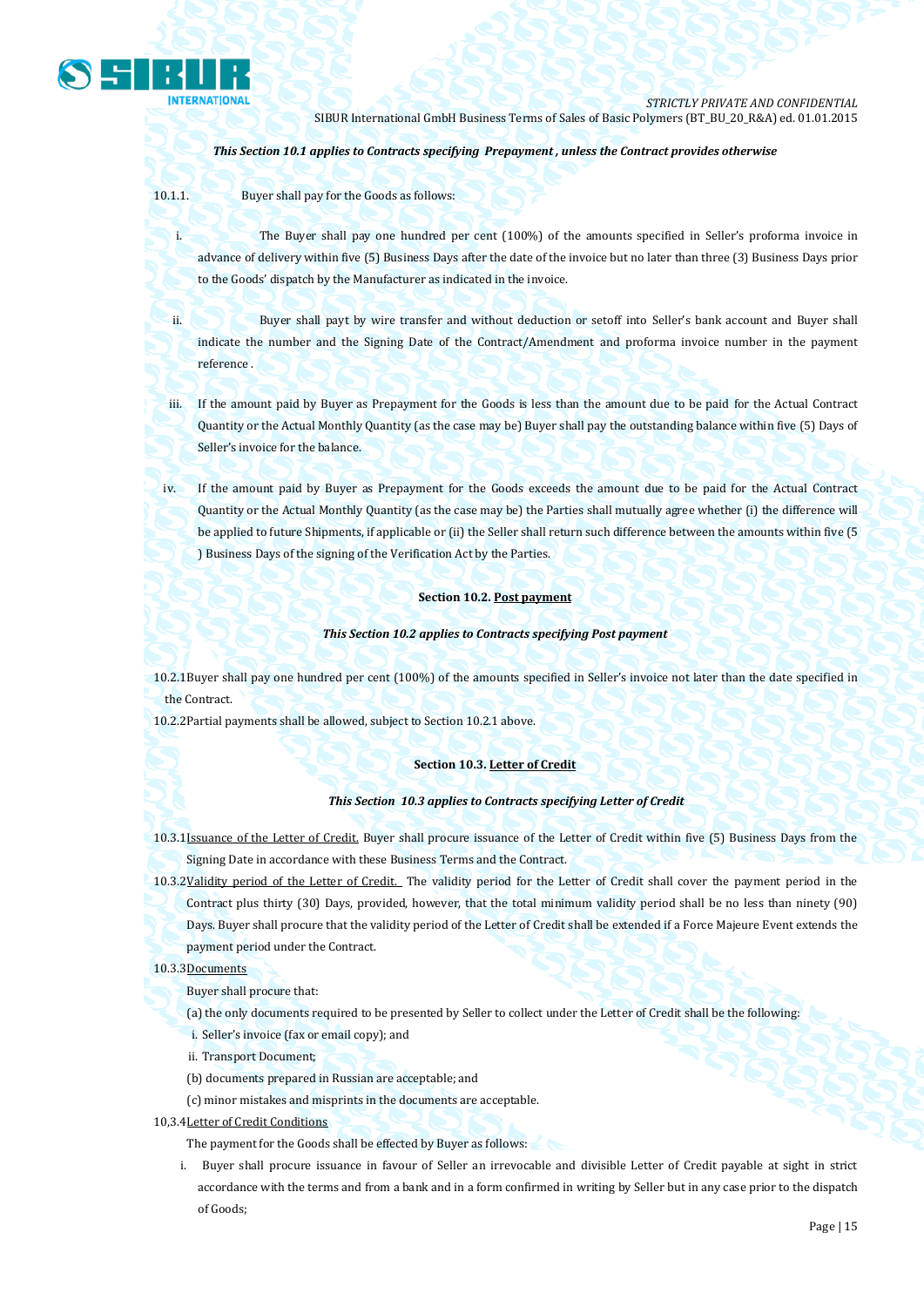

ii. Buyer shall provide Seller with the draft of such irrevocable Letter of Credit for Seller's preliminary written approval; iii. expenses in connection with the opening, amendment and utilisation of the Letter of Credit shall be paid by Buyer; and iv. The Letter of Credit shall be issued in the amount of one hundred and ten per cent (110%) of the Price multiplied by the Shipment quantity of the Goods to be delivered.

#### *Section 10.4. CAD ("Cash against documents")*

*The terms and conditions of this Section 10.4 shall be applied to the Contract if the Contract specifies CAD as the payment terms, unless otherwise specified therein*

10.4.1. These payment terms are governed in accordance with the ICC Uniform Rules for Bank-to-Bank Reimbursements Under Documentary Credits (URR 525).

Buyer shall pay the Goods via Cash against documents at sight (hereinafter referred to as "CAD at sight") in accordance with the conditions specified below.

10.4.2. Pursuant to payment terms via CAD at sight Buyer shall pay for the Goods in advance in the amount specified in the Contract. 10.4.3. The payment for the Goods shall be effected by Buyer as follows:

a) Within ten (10) Business days after the date when the documents stating the right of disposal of the Goods were issued Seller shall (i) transfer the originals of such documents to Seller's Bank and (ii) send the copy of such documents to Buyer.

10.4.4. The Parties expressly have acknowledged and agreed that the following documents are considered as the documents stating the right of disposal of the Goods:

- i. Commercial invoice;
- ii. Railway bill for delivery by railroad, or

CMR or TIR (as the case may be) – for delivery by road;

iii. Packing list issued by Seller.

The Parties may mutually agree in writing in the Contract other documents stating the right of disposal of the Goods depends on the reasonable requirement of the respective authority.

10.4.5. Upon receipt of the documents stating the right of disposal of the Goods Seller's Bank shall transfer the originals of such documents to Buyer's Bank; provided that such Buyer's Bank was expressly preliminary approved by the Seller in writing.

10.4.6. Buyer shall pay five-fifteen per cent (5-15%) (as it is stipulated in the Contract) of the amount specified in the Seller's commercial invoice in advance within five (5) Business Days after the date of Seller's commercial invoice.

10.4.7. Buyer shall confirm Buyer's Bank his Consent for payment for the original documents stating the right of disposal of the Goods and shall pay the remaining amount specified in Seller's commercial invoice at the rate of eighty five – ninety five per cent (85-95%)(depending on the amount of advance payment) within fourteen (14) Days from the moment of arrival of the Goods to the Place of Destination.

10.4.8. Without prejudice to other provisions hereof the advance payment for the Goods paid by Buyer in accordance with this Section is considered as Seller's compensation for storage of the Goods before its actual transfer to Buyer. In case Buyer doesn't pay the remaining amount for the Goods within fourteen (14) Days from the moment of arrival of the Goods to the Place of Destination, Seller shall be entitled to retain the advance payment for the Goods paid by Buyer in accordance with this Section for compensation of the Seller's expenses for storage of the Goods.

- 10.4.9. Buyer shall (i) effect the payments specified in subsections 10.4.6 and 10.4.7 of this Section and (ii) ensure the availability of the total amount to be paid pursuant to subsection 10.4.7 of this Section on the date of confirmation to Buyer's Bank of his Consent for payment for the documents and effect this payment in accordance with the Contract by telegraphic transfer and without deduction into Seller's bank account and Buyer shall indicate the number and the date of the Contract/Amendment and commercial invoice number in the payment reference (the purpose of payments).
- 10.4.10. From the date of receipt of Buyer's Consent for payment for the documents stating the right of disposal of the Goods Buyer`s Bank shall transfer the originals of such documents to Buyer.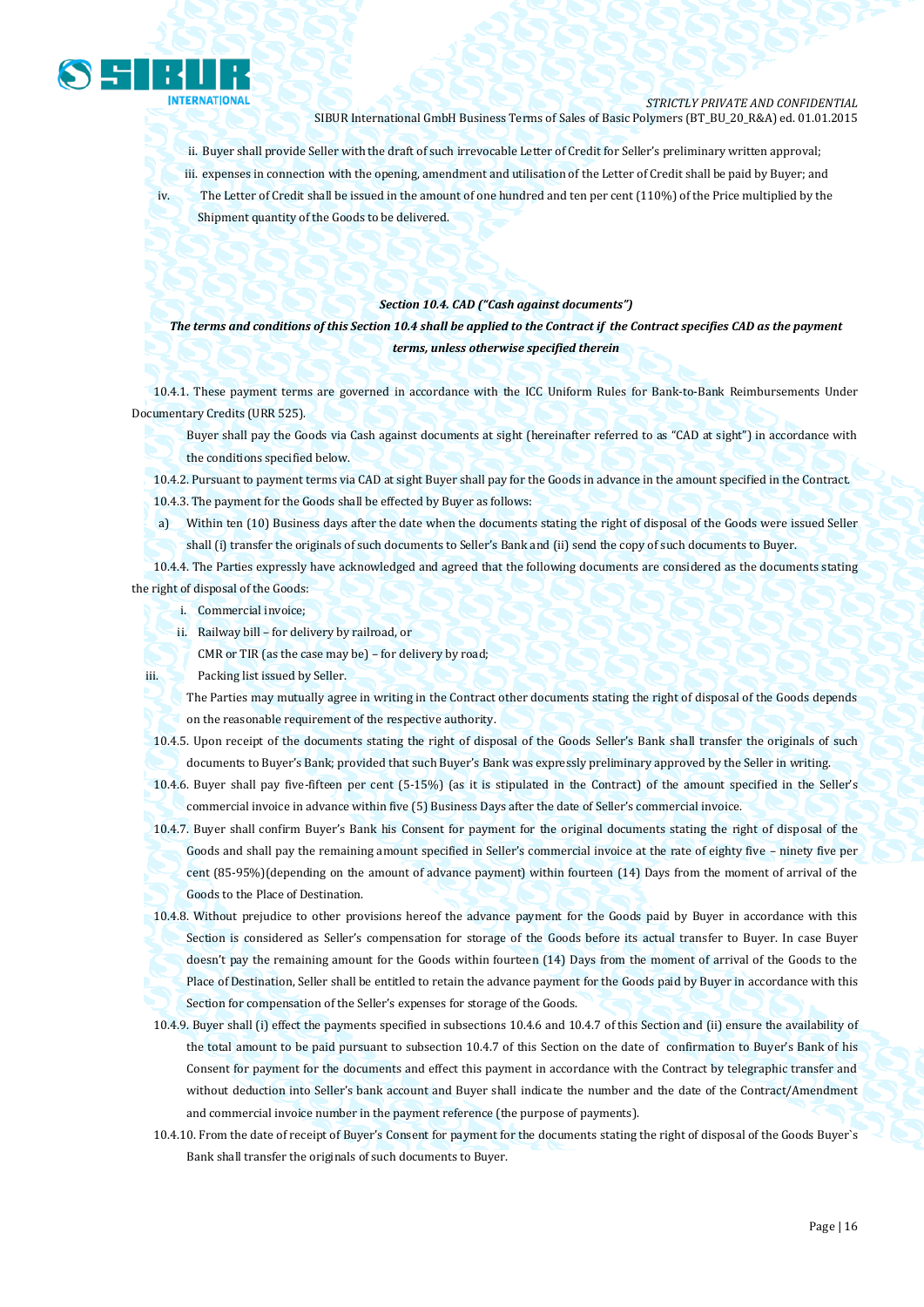

10.4.11. The Parties expressly have acknowledged and agreed that in case of payment for the Goods via CAD at sight the risk and title to the Goods shall transfer from Seller to Buyer at the date of receipt by Buyer of the originals of the documents stating the right of disposal of the Goods.

#### **Section 10.5. Security of the Buyer's Payment Obligations**

#### *This Section 10.5 applies to Contracts specifying the Security of the Buyer's payment obligations*

#### 10.5.1 **. Stand-by Letter of Credit**

a)Issuance of Stand-by-Letter of Credit. The Buyer shall procure the issuance of a Stand-by Letter of Credit within five (5) Business Days from the Signing Date in accordance with these Business Terms and the Contract.

b) Validity period. The validity period for the Stand-by Letter of Credit shall be ninety (90) Days.

c)Stand-by-Letter of Credit procedure. If Buyer fails to pay one hundred per cent (100%) of the amount specified in Seller's invoice within the time specified in the Contract the Seller may immediately look to the Stand-By Letter of Credit against the presentation by Seller to Seller's bank (as specified in Seller's invoice) of the following documents:

i. Seller's (Beneficiary) letter with the following statements (telex, fax or email acceptable):

• the Seller has delivered the Goods in conformity with the Contract and these Business Terms and the invoice has been sent to the Buyer; and

 payment of Seller's invoice for delivery of the Goods is properly due to the Seller, and such payment has not been made to the Seller by the Buyer within the terms of the Contract;

ii. copy of the Seller's invoice (telex, fax or email acceptable);

iii. Transport document (telex, fax or email acceptable).

- d) Stand-by Letter of Credit Conditions. Buyer shall pay for the Goods as follows:
- **i.** Buyer shall procure issuance in favour of the Seller an irrevocable Stand-By Letter of Credit payable in accordance with the terms and from a bank and in a form confirmed in writing by Seller but in any case prior to the Goods' dispatch.
- **ii.**The Stand-By Letter of Credit shall be issued for the amount of one hundred and ten per cent (110%) of the Planned Contract Quantity or the Planned Monthly Quantity (as the case may be) and shall be valid for a period specified in the Contract. Buyer shall procure the extension of the validity period of the Stand-by Letter of Credit to the extent thatthe payment period is extended by a Force Majeure Event.

**iii.** Buyer shall provide Seller with a draft of such Stand-By Letter of Credit for Seller's preliminary written approval.

**iv.** Expenses in connection with the opening, amendment and utilisation of the Stand-By Letter of Credit shall be paid by Buyer.

**v.**Any and all costs, loss or damage incurred by Seller as a result of Buyer's failure to comply with this Section shall be for Buyer's account and Seller shall indemnify Seller and hold it harmless against all such costs, loss and damage.

#### 10.5.2 **Parent company guarantee**

Upon Seller's request, Buyer shall provide Seller with, and shall procure delivery to Seller of, Buyer's parent company guarantee securing the performance of all the Buyer's obligations under the Contract (including these Business Terms and the General Terms) in the form at Annex 2 hereto. Such guarantee shall be provided within ten (10) Business Days after Seller's request and shall be in writing, in a form satisfactory to the Seller and issued for the term of the Contract plus six (6) months. If Buyer has no parent company satisfactory to Seller, the guarantee may be issued by an Affiliate(s) or other third party(ies) as agreed with Seller.

Seller is not obliged to deliver the Goods until the requested guarantee is duly furnished and Buyer shall reimburse to Seller upon demand any and all related costs in connection with such delay. If Buyer delays the provision of the guarantee for more than ten(10) Business Days, Seller is entitled to terminate the Contract by written notice to Buyer.

#### 10.5.3 **Bank guarantee**

The Buyer shall provide Seller with an irrevocable and unconditional bank guarantee issued in favour of Seller and securing the performance of all of Buyer's obligations under the Contract. The bank guarantee shall be provided within ten (10) Business Days after the date of signing of the Contract and shall be issued for an amount and by a bank previously confirmed in writing by Seller but in any case prior to the Goods' dispatch. The bank guarantee shall be issued for the term of the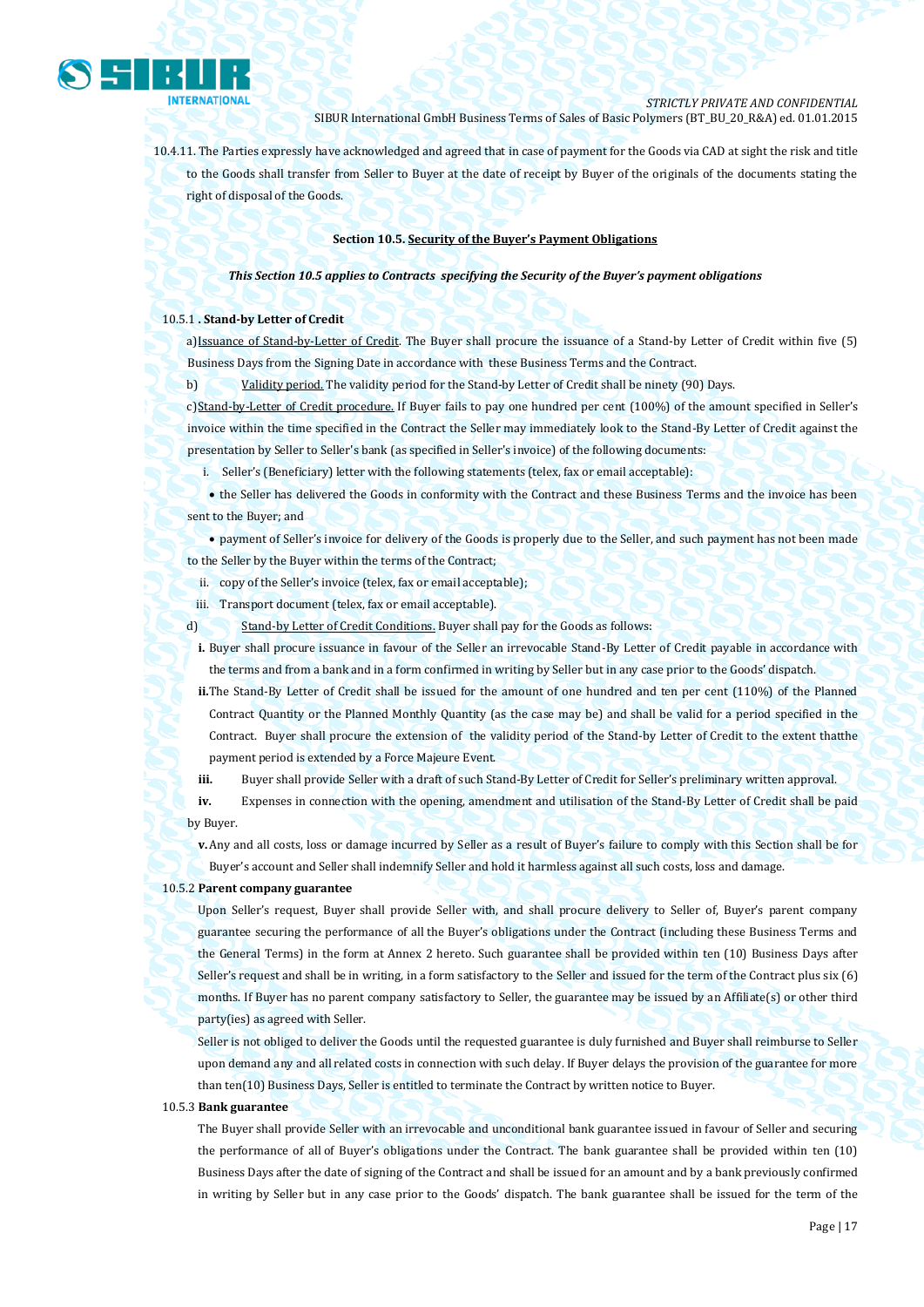

Contract plus thirty (30) calendar days and shall be transferred by SWIFT or other interbank communications system via the bank of the Seller. Buyer shall procure issuance of and any amendment to the bank guarantee at its own expense.

Seller is not obliged to supply the Goods until the requested bank guarantee is duly furnished and the Buyer shall pay to Seller any and all related costs in connection with such delay. If the Buyer delays the provision of the bank guarantee for more than ten (10) Business Days, Seller may elect, at its own discretion, either to (di) change the payment terms of the Goods to Prepayment (Section 10.2. hereof), or (ii) suspend the performance of the Contract, or (iii) unilaterally terminate the Contract. Such suspension and/or termination shall not entitle the Buyer to claim for liquidated damages.

#### 10.5.4 **Reinstatement of Guarantee**

If any guarantee, including but not limited to bank guarantee, of a parent company or of any other Third party(ies) specified in the subsection 10.5.2. hereof and/or the Letter of Credit, and/or the Stand-by Letter of Credit, which were provided by the Buyer to the Seller in accordance herewith, ("Guarantees") ceases or threatens to cease to be effective and/or valid due to Sanctions, bankruptcy, insolvency, reorganization, liquidation, revocation of a licence or similar proceedings in respect of bank, parent company or any other Third party(ies) specified in the subsection 10.5.2. hereof, and/or for any other reason, not related to the Seller, prior to the term herein stipulated, the Buyer shall procure the reissuance ofsuch Guarantee in compliance herewith, promptly but not later than ten (10) Days from the occurrence of any event indicated in this Section. Where Buyer fails to procure reinstatement of any Guarantee within the specified term, Seller is entitled upon written notice to Buyer to suspend performance of all and any obligations hereunder until the new Guarantee is provided, and/or cancel and/or resell or otherwise dispose of the Goods to any Third party. Seller shall be not liable for such suspense of the obligation's(s') performance, and/or cancellation, and/or resale and any other disposal of the Goods. Buyer may not make any claims in connection with such acts of the Seller notwithstanding anything to the contrary herein and in the applicable Law.

In any case the Buyer shall reimburse to the Seller within seven (7) Days from receipt of a written demand all and any costs, charges, expenses and losses, including related to storage, transport, resale and disposal of the Goods, demurrage incurred by the Seller in connection with non-performance or improper performance of obligation for the Guarantee's/Guarantees' reissue by the Buyer.

# **PARAGRAPH XI RESPONSIBILITIES OF THE PARTIES**

#### 11.1. **Delivery liquidated damages**

a. For each full Week of delay in Seller's delivery of the Goods commencing thirty (30) Days after the latest date within the Shipment period as specified in the Contract, the Buyer shall be entitled to demand liquidated damages from the Seller for such delivery delay in the amount equal to 0.1% (one tenth of one per cent) of the Price for the late delivered Goods per Day, up to a maximum of 10% (ten per cent) of the Price for the late delivered Goods.

b.The Parties acknowledge and agree that in no event shall the Seller be considered to be in breach under the Contract due to any late delivery and the Buyer shall not be entitled to liquidated damages until the Seller is at least more than 30 (thirty) Days late under the terms and conditions specified in the Contract. The Seller shall not be liable to the Buyer in liquidated damages for delay caused by a Force Majeure Event, failure or default on the part of the Buyer, or where the Seller is entitled to delay delivery pursuant to the terms of the Contract.

c. The Parties acknowledge and agree that in no event shall the Seller be considered to be in breach under the Contract due to any late delivery or non-delivery of the Goods and the Buyer shall not be entitled to claim any losses, or liquidated damages, or any other claims in case of the planned Manufacture production capacity repair; provided that the Seller shall notify the Buyer of such repair not later than one week prior to the month when the repair is planned. The Parties acknowledge and agree that Seller's notification of the repair is enough and sufficient evidence and confirmation of the planned repair.

d.THE LIQUIDATED DAMAGES SET FORTH HEREUNDER TOGETHER WITH THE RIGHT OF TERMINATION SET OUT IN SECTION 12.3. HEREOF SHALL BE THE BUYER'S SOLE AND EXCLUSIVE REMEDIES FOR ANY LATE DELIVERY OF ANY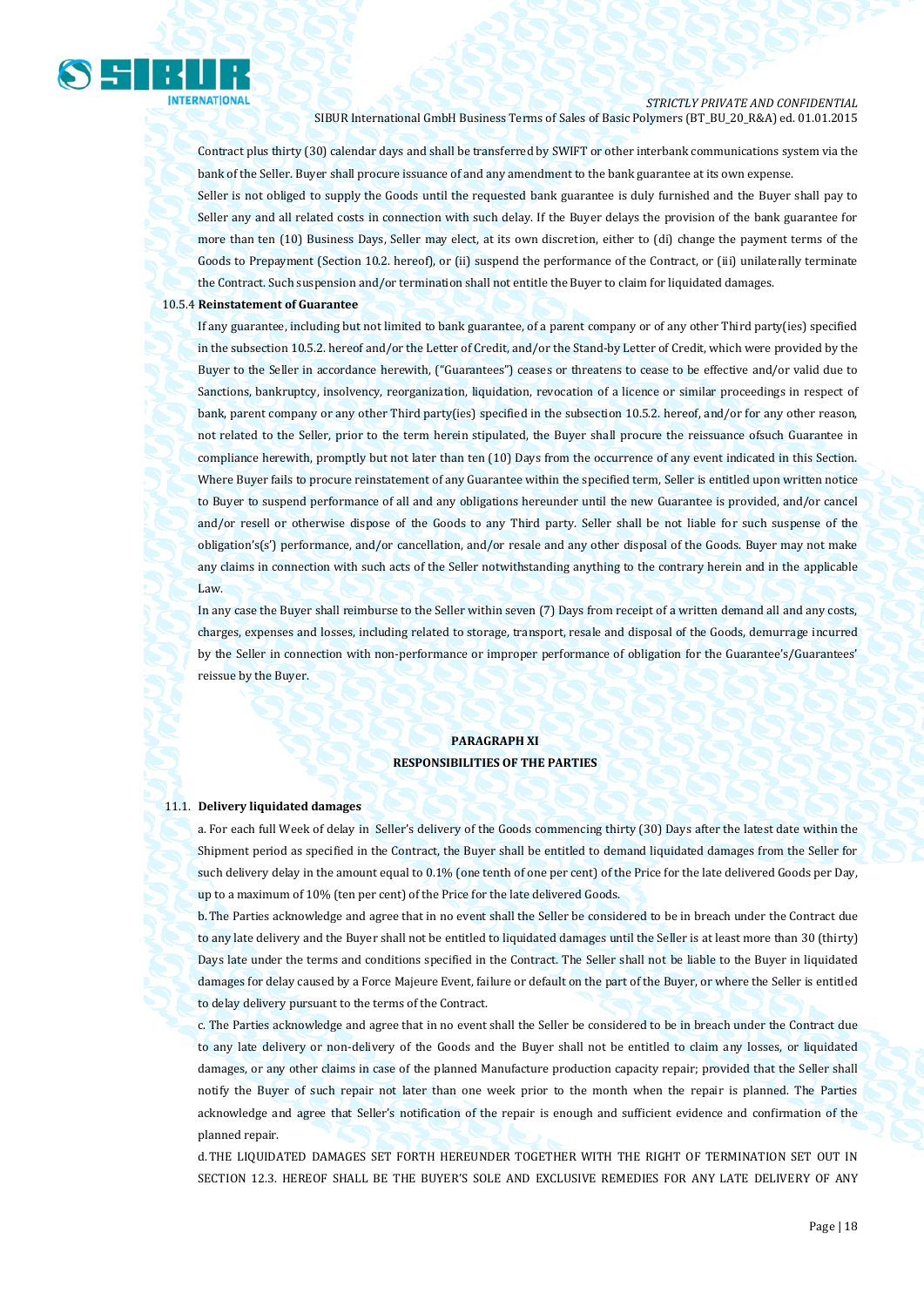

GOODS OR PART THEREOF AND THE SELLER SHALL HAVE NO FURTHER LIABILITY WHATSOEVER, WHETHER IN CONTRACT, TORT (INCLUDING NEGLIGENCE OR STRICT LIABILITY).

## 11.2. **Interest for late payment**

In case the Buyer fails to comply with the terms of the payment set out in the Contract the Buyer shall pay to the Seller interest at the lesser of (i) one month LIBOR plus 4% (four per cent) per annum of the outstanding amount or (ii) the maximum allowed by applicable Law.

#### 11.3. **Suspension**

If the conditions or terms of payment are breached by the Buyer the Seller may, at the Seller's option, either suspend delivery of the Goods to the Buyer or unilaterally terminate the Contract. Such suspension shall not constitute a delay for the purposes of liquidated damages.

#### 11.4. **Late acceptance**

In the event that the Buyer fails or refuses to accept delivery of the Goods or any part thereof pending laytime (i.e. have not commenced the accepting and unloading/loading of the Goods as the case may be; or furnished the Seller with explanation of delay and further instructions as regards the Goods satisfactory for the Seller); provided that such Goods have been delivered in accordance with the terms of the Contract, without prejudice to the Seller's other rights under the Contract or the applicable Law, the Seller is entitled to pass the Goods to a proximate logistic company or keeper at the Buyer's risk and expense of which the Buyer shall be notified within reasonable time. The Seller is entitled to exercise its right hereunder irrespective of whether the title to the Goods has passed to the Buyer under the Contract or not. The quantities of the Goods passed confirmed by such a logistic company or keeper shall be deemed as due confirmation of the quantities of the Goods delivered by the Seller; the term for quality claims for the Goods specified in Section 2.8. hereof shall commence as of the expiration of the laytime. The Seller shall be entitled to claim without limitation all and any transport and/or insurance cancellation costs, storage costs, additional transport costs, customs duties, demurrage and other similar or related costs and all expenses arising out of or in connection with such late acceptance from the Buyer till the moment when the Goods are taken by the Buyer.

#### 11.5. **The Seller's disposal rights**.

In the event that the Buyer (or the Buyer's authorized representative, or the Buyer's Carrier, etc.) fails or refuses to accept delivery of the Goods or any part thereof within 5 (five) Days of the due date mutually agreed by the Parties, entirely without prejudice to the Seller's other rights under the Contract or the applicable Law, the Seller shall at its sole discretion be entitled to sell the quantity of the Goods which were not taken by the Buyer. The Seller is entitled to exercise its right hereunder irrespective of whether the title to the Goods has passed to the Buyer under the Contract or not. The Seller is also entitled either (i) to demand the Buyer to reimburse all Seller's costs of sale including, without limitation, storage costs, additional transport costs, customs duties, and other similar or related reasonable costs and expenses together with any difference in the price obtained for the Goods when compared to the Price of the Goods set out in the Contract; or (ii) to deduct the amount of the received advance payment (applicable to the prepayment) for the damages incurred by the Seller as a result of such refusal; after calculating the damages the remaining part of the advance payment shall be either returned to the Buyer or offset against further Shipments.

#### 11.6. **Limitation of liabilities**

a. UNDER NO CIRCUMSTANCES SHALL EITHER PARTY BE LIABLE WHETHER IN THE CONTRACT, IN TORT (INCLUDING GROSS NEGLIGENCE), UNDER ANY WARRANTY OR OTHERWISE, FOR ANY INDIRECT, SPECIAL, INCIDENTAL OR CONSEQUENTIAL DAMAGES OR FOR EXEMPLARY OR PUNITIVE LOSSES OR DAMAGES, OR ANY LOSS OF PROFITS (SAVE IN RELATION TO SELLER'S LOSS OF PROFIT ARISING FROM THE BUYER'S FAILURE OR REFUSAL TO TAKE OR ACCEPT DELIVERY OF THE GOODS OR ANY PART THEREOF CONTRARY TO THE TERMS OF THE CONTRACT) OR REVENUES, OR ANY COST OF LABOR, RESULTING FROM OR ARISING OUT OF OR IN CONNECTION WITH THE GOODS OR SELLER'S PERFORMANCE UNDER, OR BREACH OF, THE CONTRACT, EVEN IF THE PARTIES HAVE BEEN ADVISED OF THE POSSIBILITY OF SUCH DAMAGES. EACH PARTY SHALL UNDERTAKE ITS BEST EFFORTS TO MITIGATE ITS LOSSES. b.FOR THE AVOIDANCE OF DOUBT, EITHER PARTY MAY SEEK TO RECOVER FROM THE DEFAULTING PARTY ANY ACTUAL DIRECT DAMAGES INCURRED AS A RESULT OF THE DEFAULTING PARTY'S BREACH OF CONTRACT (INCLUDING, BUT NOT LIMITED TO, REASONABLE ATTORNEYS' FEES AND COSTS); PROVIDED, HOWEVER, THAT NOTWITHSTANDING ANYTHING CONTAINED HEREIN, TO THE FULL EXTENT PERMITTED BY APPLICABLE LAW, IN NO EVENT SHALL THE SELLER'S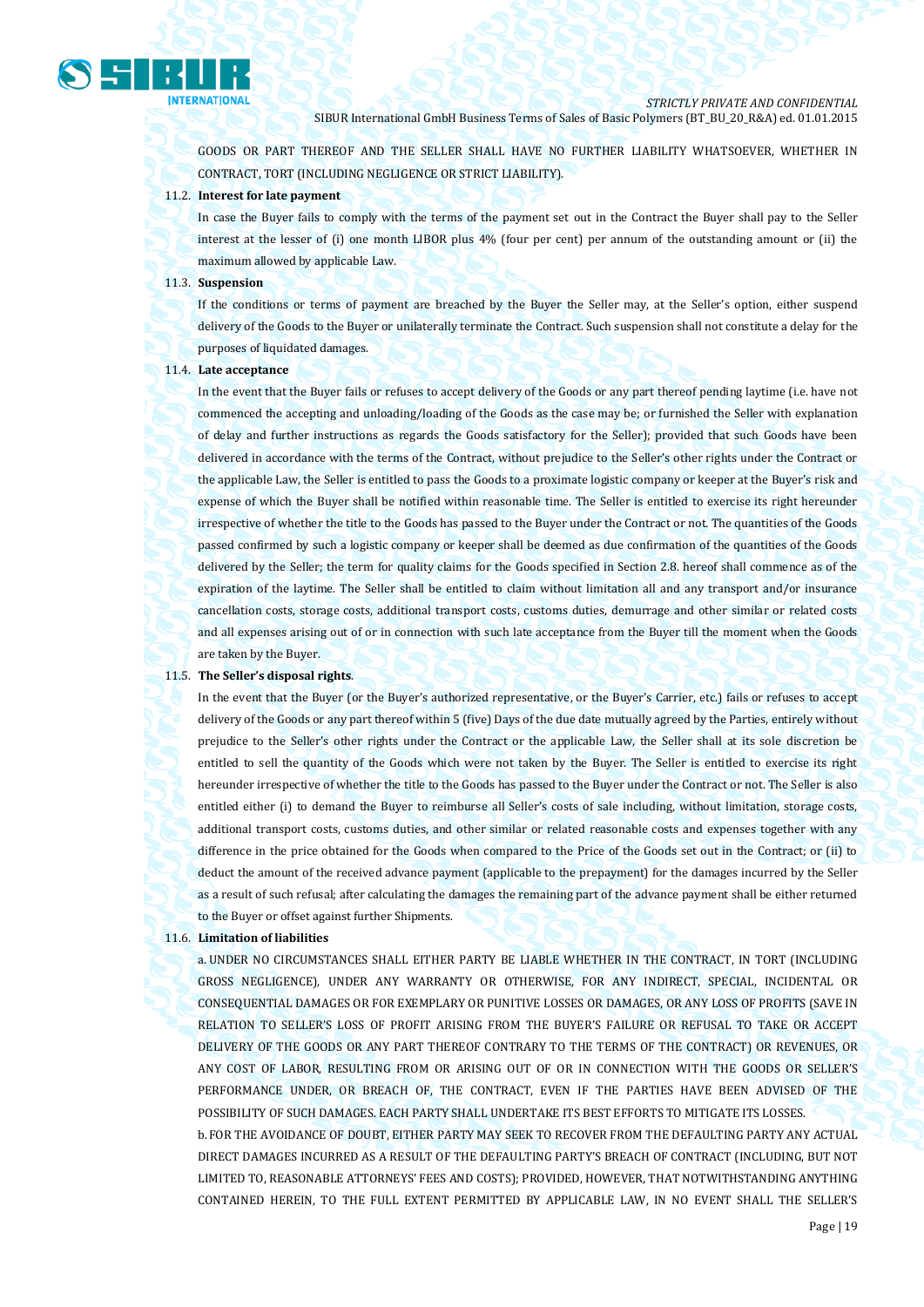

LIABILITY IN CONNECTION WITH THE GOODS OR THE CONTRACT EXCEED THE TOTAL GOODS VALUE (INCLUDING, BUT NOT LIMITED TO TRANSPORTATION COSTS, STORAGE COSTS, ETC.) PAID TO THE SELLER BY THE BUYER FOR THE GOODS.

c. UNDER NO CIRCUMSTANCES SHALL THE SELLER BE LIABLE FOR THE BUYER'S LOSS OF PROFIT, NON RECEIPT OF REVENUE, BUSINESS INTERRUPTIONS, THE SUSPENSION OF COMMERCIAL ACTIVITIES, OR FOR ANY INDIRECT LOSS IRRESPECTIVE OF ITS CHARACTER AND REASON.

d.BOTH PARTIES ACKNOWLEDGE AND AGREE THAT THE EXCLUSIVE REMEDIES AND LIMITATIONS OF LIABILITIES SET FORTH HEREIN WERE BARGAINED FOR ON AN EQUAL FOOTING AND ARE CONDITIONS OF THE CONTRACT.

e. NOTHING IN THE CONTRACT SHALL LIMIT OR EXCLUDE THE LIABILITY OF EITHER PARTY FOR DEATH OR PERSONAL INJURY RESULTING FROM ITS NEGLIGENCE OR FOR FRAUDULENT MISREPRESENTATION.

f. Adverse Weather. The Parties shall not be liable for delay caused by adverse weather. Notwithstanding the customary rules at the Place of Destination the Parties agree to evenly split losses caused by the adverse weather conditions and beyond the insurance coverage or other compensation from third parties.

# **PARAGRAPH XII DURATION**

- 12.1. The Contract shall come into effect on the Signing Date and, subject to observance of Sections 12.2-12.3. hereof shall continue in force until all obligations have been fulfilled (unless earlier terminated hereunder or the Parties agreed otherwise in writing) and in the part of payments – until such time that same are made in full.
- 12.2. **Buyer's default**

a) The Seller may, at its sole discretion and in addition to any other legal remedies it may have, upon giving written notice to the Buyer suspend all deliveries under the Contract and/or unilaterally terminate the Contract where:

i. the Buyer is in breach of any condition of the Contract;

- ii. delivery or unloading of the Goods is delayed due to any cause(s) attributable to the Buyer and such delay is not excused by any other provision of the Contract;
- iii. loading or unloading of the Goods is delayed by more than 10 (ten) hours after the NOR has been tendered due to reasons attributable to the Buyer;
- iv. the Buyer or its parent company commences, or becomes the subject of, any bankruptcy, insolvency, reorganization, administration, liquidation or similar proceeding or is in the Seller's reasonable opinion expected to be unable or unwilling to pay its debts as the same become due;

v. the Buyer or its parent company ceases or threatens to cease to function as a going concern or conduct its operations in the normal course of business;

- vi. a creditor attaches or takes possession of all or a substantial part of the assets of the Buyer or its parent company; or
- vii. if applicable, the Buyer delays the provision of the parent company guarantee or other security of its obligations as provided in the Contract for more than 10 (ten) Business Days.
- b) Where the Seller suspends delivery of the Goods due to any of the events referred to under the Section 12.2. a) hereof, the Seller may, so long as such event is continuing, at any time unilaterally terminate the entire Contract.
- c) Where, pursuant to the provisions of Section12.2. hereof, the Seller, under the Contract providing for multiple Shipments, temporarily suspends the delivery of the Shipment and then decides to resume delivery of the Shipments under the Contract, the Seller may cancel the suspended delivery of Shipment and shall be under no obligation to make up for any quantity of the Goods that would have been delivered to the Buyer but for such suspension.
- d) Where the Contract provides for multiple Shipments then the rights given to the Seller in the Section 12.2. hereof, apply to all such Shipments where the Seller is allowed to terminate in respect of one Shipment, then it is entitled to terminate all the remaining Shipments.
- e) Any termination of the Contract by the Seller shall be without prejudice to the rights and obligations of each Party as accrued on the date of termination.
- 12.3. **Seller's default**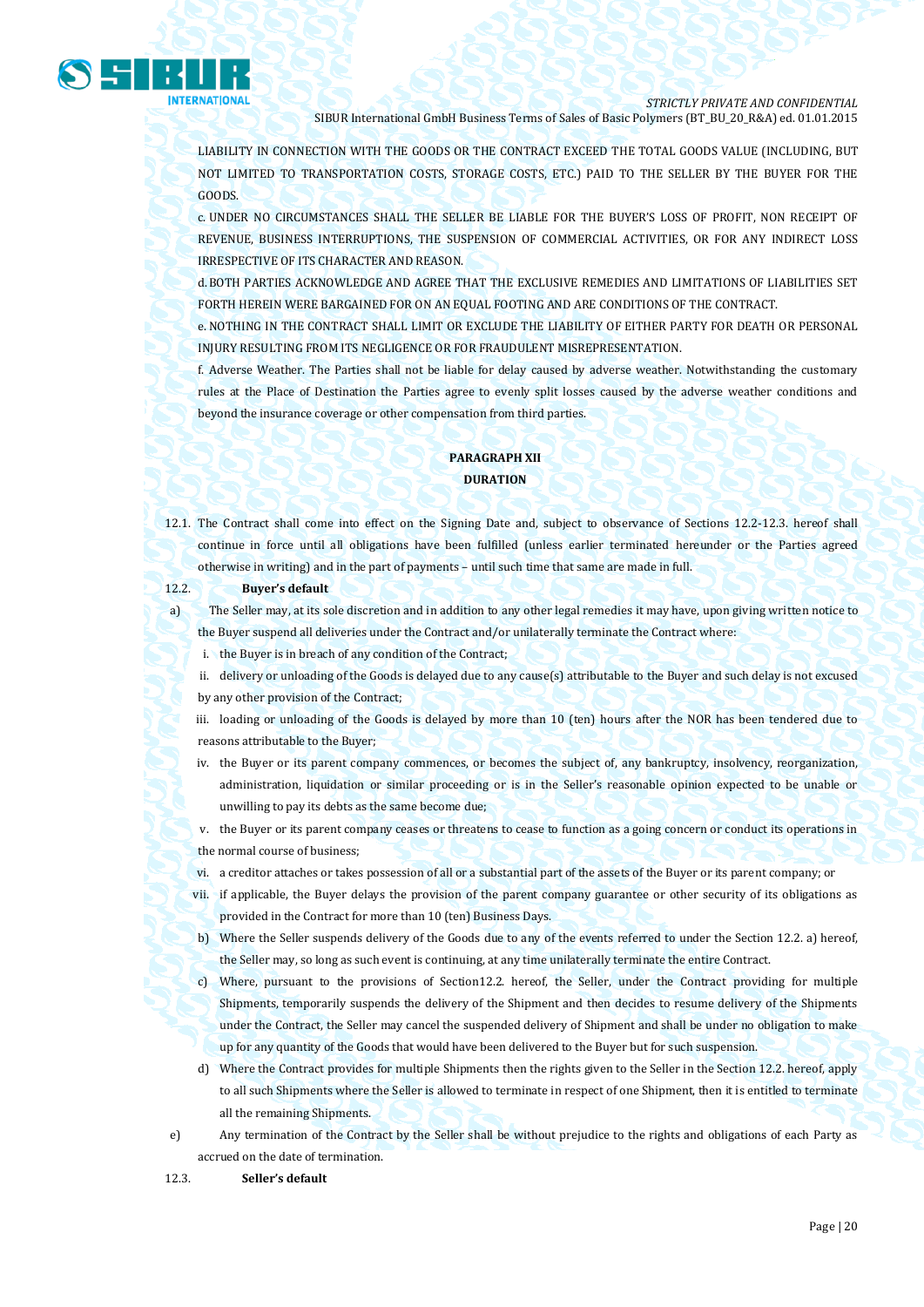

- a) The Buyer may at its sole discretion, and in addition to any other legal remedies it may have, upon giving notice to the Seller terminate the Contract, where the Seller, for any reason whatsoever, is in a material breach of any conditions of the Contract.
- b) In relation to multiple Shipments under the Contract, the Buyer's right to terminate under this Section 12.3. hereof or otherwise, only applies to the Shipment in respect of which the Seller is in breach and not to future Shipments.
- c) Any termination of the Contract by the Buyer shall be without prejudice to the rights and obligations of each Party as accrued at the date of termination.
- 12.4. In the event of termination of the Contract by either Party pursuant to the provisions of Section 12.2. or Section 12.3. hereof then, save where the Buyer has terminated only part of a multiple Shipments under the Contract, and in addition to any direct losses arising from the default or breach, the Party so terminating shall be entitled to claim damages from the Party in default as if the Party in default had failed to deliver or failed to accept, as the case may be, such quantity of the Goods as remained to be delivered under the Contract at the date of termination.

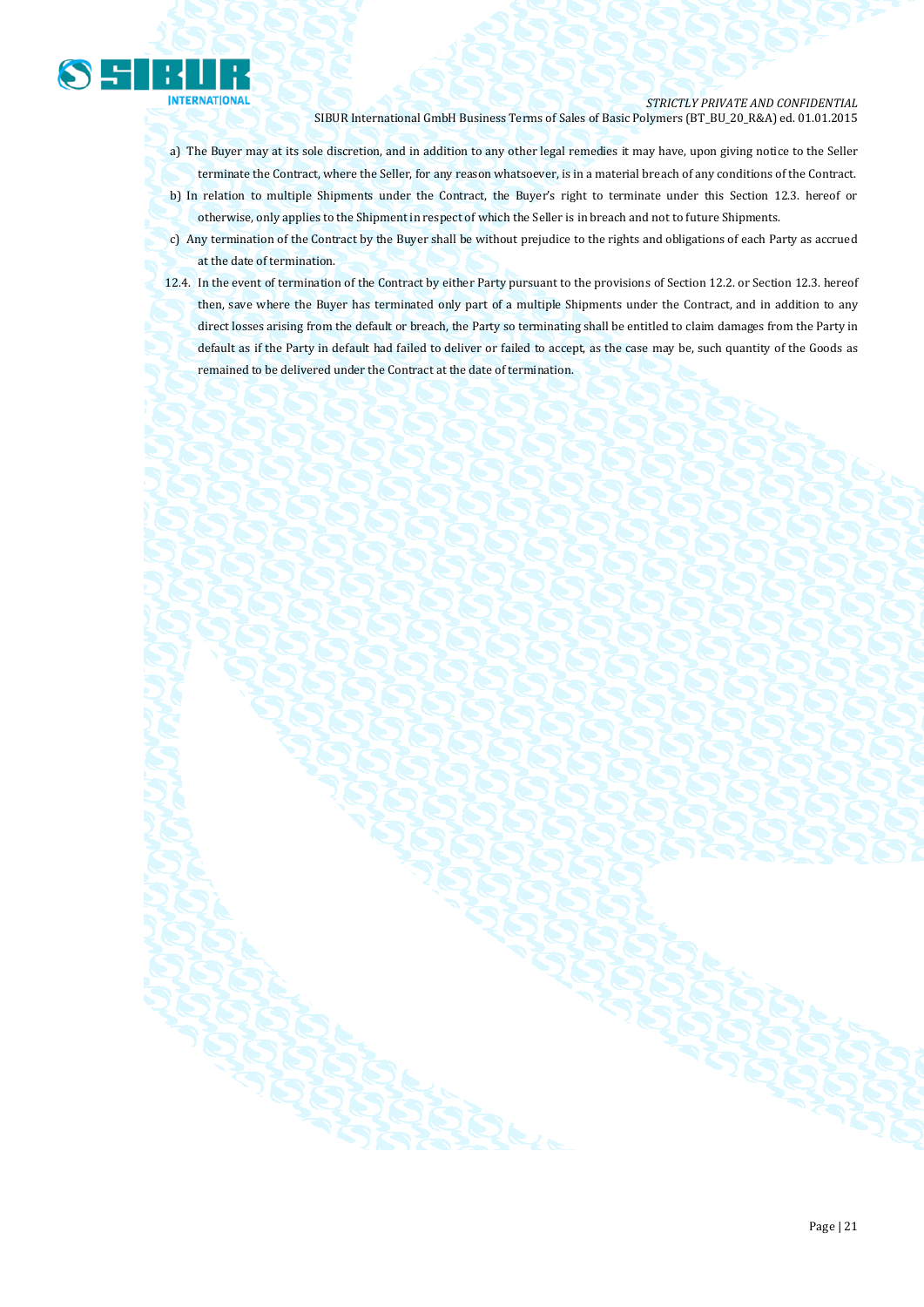

# *ANNEX 1*

# *CONTRACT (TEMPLATE)*

| <b>The Buyer</b>                                                                                                 | <b>The Seller</b>                                                                                                |  |  |
|------------------------------------------------------------------------------------------------------------------|------------------------------------------------------------------------------------------------------------------|--|--|
| [insert the name of the company], a company organized and<br>existing under the law of [insert the country name] | [insert the name of the company], a company organized and<br>existing under the law of [insert the country name] |  |  |
| with its registered legal address at finsert the address                                                         | with its registered legal address at [insert the address]                                                        |  |  |
| represented by [insert the authorized person of the company]                                                     | represented by [insert the authorized person of the company]                                                     |  |  |
| acting on the basis of [insert]                                                                                  | acting on the basis of [insert]                                                                                  |  |  |
| Attn. to:                                                                                                        | Attn. to:                                                                                                        |  |  |
| Tel.                                                                                                             | Tel.                                                                                                             |  |  |
| FAX:                                                                                                             | FAX:                                                                                                             |  |  |
| E-MAIL:                                                                                                          | $E-MAIL:$                                                                                                        |  |  |

# **CONTRACT № [insert the number]**

| <b>Signing</b><br>Place: [insert the place] | <b>Date</b>        | <b>linsert</b>          |                                        | document                            |                                         | date]:                  |
|---------------------------------------------|--------------------|-------------------------|----------------------------------------|-------------------------------------|-----------------------------------------|-------------------------|
| I. GOODS                                    | <b>II. QUALITY</b> | <b>III. QUANTITY</b>    | <b>DELIVERY</b><br>IV.<br><b>BASIS</b> | <b>V.TRANSPORTATION</b>             | VI.<br><b>SHIPMENT</b><br><b>PERIOD</b> | <b>VII. LAYTIME</b>     |
|                                             |                    |                         |                                        |                                     |                                         |                         |
| VIII.<br><b>DEMURRAGE</b>                   | IX. PRICE          | <b>X. PAYMENT TERMS</b> |                                        | XI. RESPONSIBILITIES OF THE PARTIES |                                         | XII.<br><b>DURATION</b> |
|                                             |                    |                         |                                        |                                     |                                         |                         |

|            | <b>BUSINESS TERMS</b>                                                                                                                                                                                                                                                                          |
|------------|------------------------------------------------------------------------------------------------------------------------------------------------------------------------------------------------------------------------------------------------------------------------------------------------|
| 1.         | This Contract is intended to be accompanied and supplemented by Business Terms [insert the number/name of the<br>Business Terms] of SIBUR International GmbH ("Business Terms") which shall be accessed via the following link www.sibur-<br>int.com.                                          |
| 2.         | It is expressly agreed and acknowledged by the Buyer that the Business Terms are the integral part hereof and considered<br>incorporated into this Contract.                                                                                                                                   |
| 3.         | THE BUYER HEREBY EXPRESSLY ACKNOWLEDGES AND CONFIRMS THAT THE BUSINESS TERMS WERE READ VERY<br>CAREFULLY, ACCURATELY AND PRECISELY AS THEY INCLUDE CERTAIN EXCLUSIONS, INCLUDING BUT NOT LIMITED TO,<br>LIMITATIONS OF LIABILITY CONDITIONS, ARBITRATION AGREEMENT AND CONFIRMATION PROCEDURE. |
| 4.         | If there is any conflict, ambiguity or inconsistency between the terms and conditions of this Contract and the terms and<br>conditions of the Business Terms, the terms and conditions of this Contract shall prevail.                                                                         |
| The Buver: | The Seller:                                                                                                                                                                                                                                                                                    |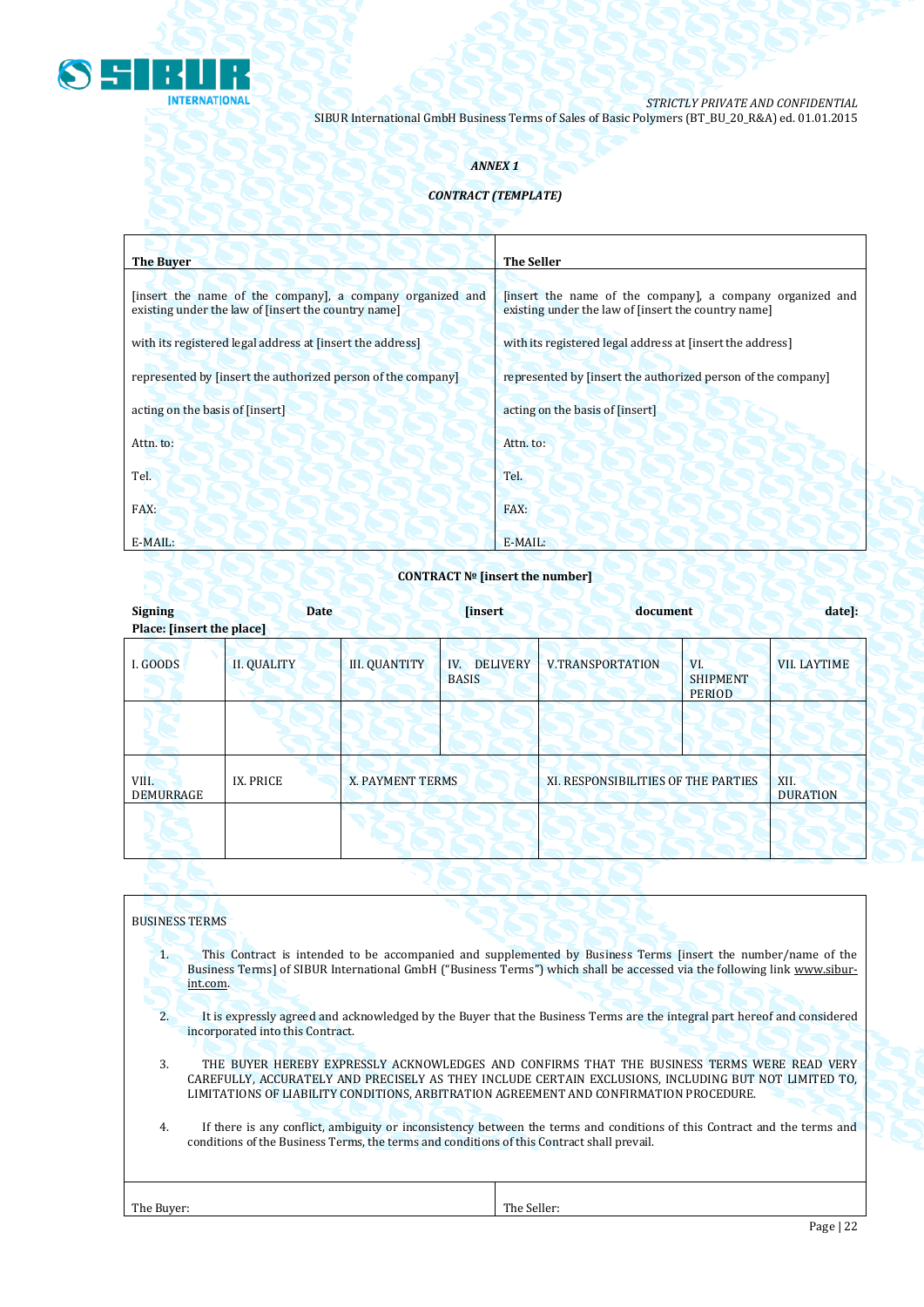

### *ANNEX 2*

## *GUARANTEE (TEMPLATE)*

Signing Date: [ ] [ ]

*GUARANTEE*

THIS GUARANTEE (the "Guarantee") is made as a deed on the date written above (the "Signing Date")

BY:

 $\lceil$ , a company organised and existing under the laws of  $\lceil$ , with its office at  $\lceil$ , represented by,  $\lceil$ , acting on the basis of  $\lceil$ ("Guarantor"),

IN FAVOUR OF:

SIBUR International GmbH, a company organised and existing under the laws of Austria, with its registered legal address at Prinz-Eugen-Straße 8-10, A-1040 Vienna, Austria ("Seller", and, together with Guarantor, the "Parties", each being a "Party").

RECITALS:

WHEREAS, the Seller and [ ], a company organised and existing under the laws of [ ], with its registered legal address at [ ] (hereinafter referred to as the "Buyer"), entered into a Contract [ ] dated [ ] between the Seller, on the one hand and the Buyer, on the other hand (hereinafter referred to as the "Contract"); and

WHEREAS, the Guarantor has agreed to provide assurances for fulfilment of Buyer's payments and other obligations under and in connection with the Contract ;

NOW, THEREFORE, in consideration of the foregoing and for other good and valuable consideration, the receipt and sufficiency of which is hereby acknowledged, Guarantor hereby agrees as follows:

THIS GUARANTEE WITNESSETH as follows:

Guarantee. Guarantor hereby irrevocably, absolutely and unconditionally:

guarantees as primary obligor to Seller and not merely as surety only the full, complete and punctual performance by Buyer of all obligations, duties and undertakings of Buyer under the Contract, as may be amended or modified from time to time. Should Buyer fail to perform any of said obligations, Guarantor undertakes to and shall perform such obligations, or arrange performance thereof, in accordance with the terms of the Contract;

guarantees as aforesaid and without prejudice to the generality of the foregoing, the punctual payment by Buyer of any sums due by Buyer to Seller under or in respect of or pursuant to the Contract, as the Contract may be amended or modified from time to time, including (but not limited to) any claims or damages for breach thereof and together with any interest due thereon (collectively with the obligations referred to in paragraph (a) of this Clause, the "Guaranteed Obligations");

undertakes with Seller that whenever Buyer does not pay any amount when due under the Contract, Guarantor shall within [insert the period] business days after receiving a demand from Seller pay to Seller that amount as if it was the principal obligor. Should Guarantor default for any reason to pay the respective amount pursuant to Seller's request within the term specified above, Guarantor shall pay interest toSeller in the amount of one per cent (1%) of the outstanding unpaid amount per week;

indemnifies Seller immediately on demand against any costs, loss or liability suffered by Seller as a result of any Guaranteed Obligation being or becoming unenforceable, invalid or illegal. The amount of cost, loss or liability shall be equal to the amount which Seller would have been entitled to recover if such Guaranteed Obligations were enforceable, valid or illegal.

This Guarantee is a continuing guarantee and will extend to (i) the ultimate balance of sums payable by Buyer to Seller and/or (ii) the performance of the other Guaranteed Obligations by Buyer under the Contract, regardless of any intermediate payment or discharge in whole or in part.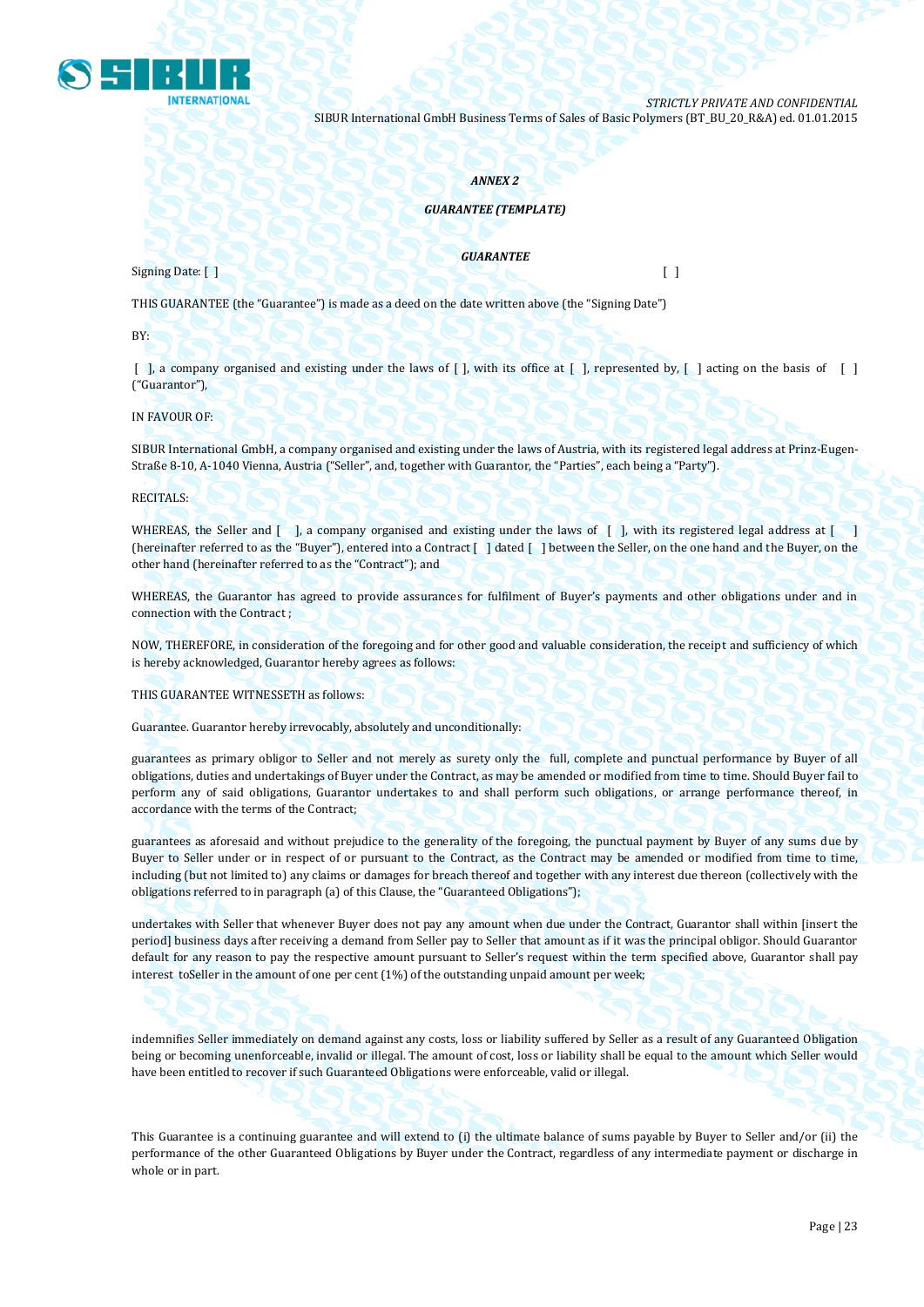

Guarantee Absolute. The obligations of Guarantor hereunder shall not be affected by any act, omission, matter or thing which but for this provision might operate to release or otherwise exonerate Guarantor from Guarantor's obligations hereunder in whole or in part. The liability of the Guarantor under this Guarantee shall be absolute and unconditional irrespective of:

any lack of validity or enforceability of or defect or deficiency in the Contract or any other documents executed in connection with the Contract;

any modification, extension or waiver of any terms of the Contract;

any change in the time, manner, terms or place of payment of or in any other term of, all or any of the Guaranteed Obligations, or any other amendment or waiver of or any consent to departure from any agreement or instrument executed in connection therewith;

any failure, omission, delay, waiver or refusal by Seller to exercise, in whole or in part, any right or remedy held by Seller with respect to the Contract or any transaction under the Contract;

any change in the existence, structure or ownership of Guarantor or Buyer, or insolvency, bankruptcy, reorganisation or other similar proceeding affecting Buyer or its assets;

any other circumstance that might otherwise constitute a discharge,postponement, reduction, non-provability or other similar circumstance affecting any obligation of Buyer under the Contract or of Guarantor on respect of this Guarantee, other than payment in full and/or performance (as the case may be) of the Guaranteed Obligations; or

Guarantor's lack of awareness or notice of any of the foregoing.

The obligations of Guarantor hereunder are several from Buyer or any other person or entity, and are primary obligations concerning which Guarantor is the principal obligor. There are no conditions precedent to the enforcement of this Guarantee, except as expressly contained herein.

Guarantor agrees and acknowledges that any decision of any arbitral tribunal appointed in accordance with the Contract and/or any court in respect of or in connection with the Contract or any agreement reached between Buyer and Seller shall be binding on Guarantor as a party to this Guarantee.

This Guarantee shall continue to be effective or be reinstated, as the case may be, if at any time any payment of any of Guaranteed Obligations are annulled, set aside, invalidated, declared to be fraudulent or preferential, rescinded or must otherwise be returned, refunded or repaid by the Seller upon the insolvency, bankruptcy, dissolution, liquidation or reorganization of Buyer or any other guarantor, or upon or as a result of the appointment of an administrator, provisional liquidator, receiver, intervener or conservator of, or trustee or similar officer for, Buyer or any other guarantor or any substantial part of its property or otherwise, all as though such payment or payments had not been made.

Waiver. Guarantor hereby waives its right to be discharged by, or have a claim against Seller in respect of any amendment or supplement being made to the Contract and/or this Guarantee and agrees that this Guarantee shall not in any way be adversely affected or impaired by any time, indulgence, waiver, consent or any other concession granted to Buyer r and/or the Guarantor.

The Guarantor undertakes to Seller that Guarantor has not taken and will not take any security from Seller in respect of Guarantor's obligations hereunder. Any security taken by Guarantor in breach of this provision and all monies at any time received in respect thereof shall be held in trust for Seller as security for the obligations of Guarantor hereunder. Guarantor waives any defence or right arising by reason of any disability or lack of authority or power of Seller and shall remain liable hereunder if Seller, Buyer or any other party shall not be liable under the Contract for such reason.

Expenses. Guarantor agrees to pay on demand any reasonable costs, including reasonable legal fees, and other documented expenses incurred by Seller in enforcing Guarantor's payment obligations under this Guarantee.

Notices. All demands, notices and other communications provided for hereunder shall, unless otherwise specifically provided herein, be in English in writing and shall be addressed and delivered in person or by Federal Express, DHL (or other recognized international courier service requiring signature upon receipt) or by facsimile or email (as evidenced by a paper copy of such email) to the party receiving the notice at the address set forth below or at such address as may be designated by written notice, from time to time, to the other party. Such demands, notices and other communications shall be deemed effective upon receipt or, in the case of facsimile or email or other means of telecommunication, upon written confirmation of receipt by the other Party (such confirmation to be transmitted in person, by email or international courier as provided above). For purposes of notice, the addresses of the Parties shall be as follows: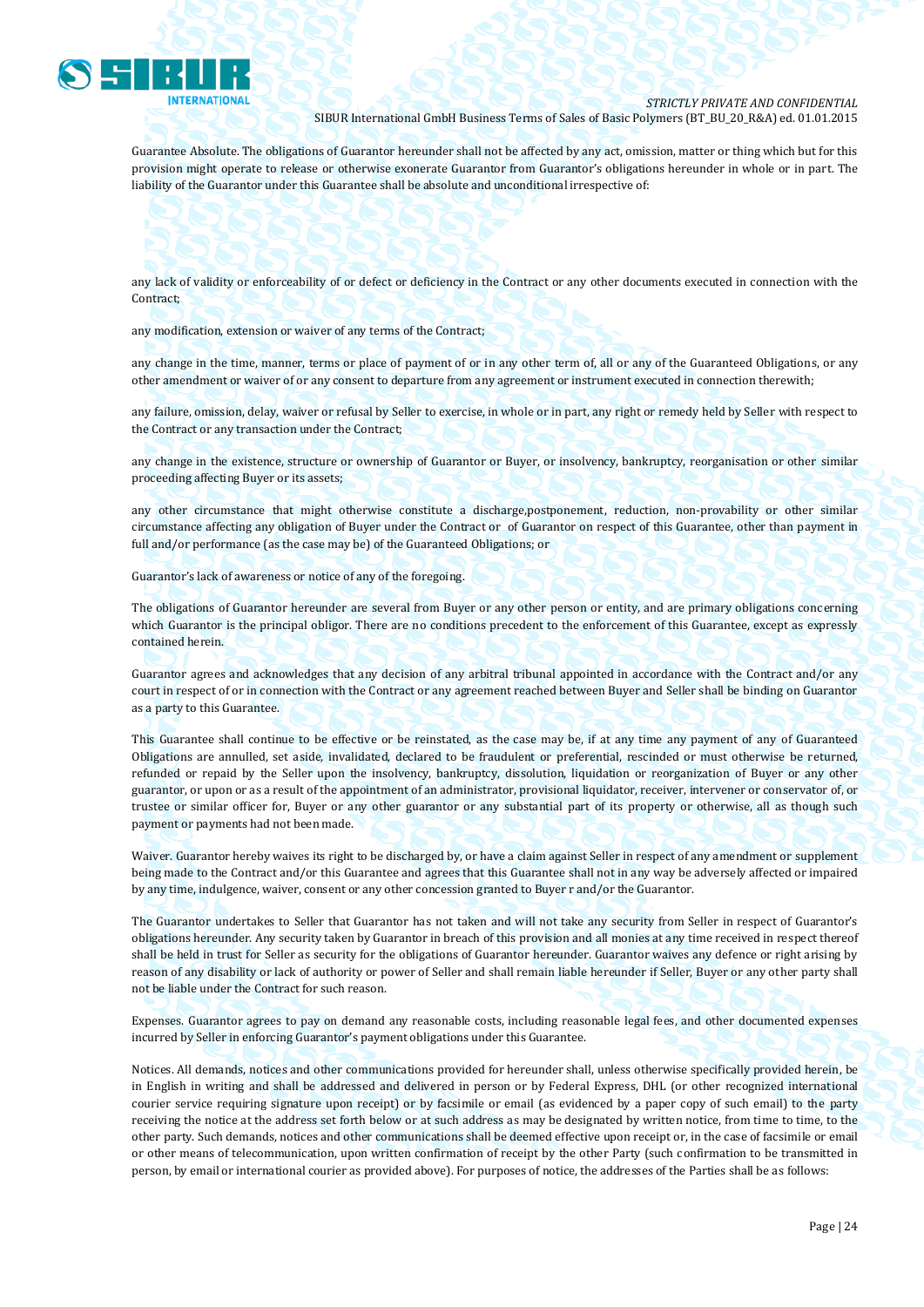

If to the Seller:

For the attention of: [insert] Address: [insert] Facsimile no.: [insert]

Email: [insert]

If to the Guarantor:

For the attention of: [insert]

Address: [insert]

Facsimile no.: [insert]

Email: [insert]

Demand and Payment. Any demand by Seller for performance hereunder shall be in writing and delivered to Guarantor pursuant to Clause 5 hereof, and shall (a) reference this Guarantee, (b) specifically identify Buyer and the Guaranteed Obligations to be paid and/or performed (as the case may be) and (c) set forth payment instructions in respect of any amount or amounts payable to Seller. There are no other requirements of notice, presentment or demand other than stated in this Guarantee.

Any payment to be made hereunder by Guarantor shall be made without set off or counterclaim save as hereinbefore provided and shall be made free and clear of, and without deduction for or on account of, any present or future taxes, duties, charges, fees, deductions or withholdings of any nature whatsoever and by whomsoever imposed.

Assignment; Successors and Assigns. The provisions of this Guarantee shall be binding on and inure to the benefit of Seller and its respective successors and permitted assigns. None of the Parties may assign its rights and/or delegate its obligations under this Guarantee to any third party without the other Parties' prior written consent, except that the Seller may assign this Guarantee to a third party without such consent and the assignee becomes the beneficiary of the right to require the performance of Guaranteed Obligations ("Permitted Assignment"). Guarantor acknowledges that if this Guarantee is assigned by Seller in connection with a Permitted Assignment, then this Guarantee shall continue in full and effect and Guarantor shall continue to guarantee the performance of Guaranteed Obligations to Seller's assignee on the terms of this Guarantee and, if requested by Seller, shall enter into a guarantee on the same terms as this Guarantee directly with Seller's assignee. Guarantor also acknowledges that if the Contract is assigned by Buyer in

accordance with the provisions of the Contract, then this Guarantee shall continue in full force and effect and Guarantor shall continue to guarantee the performance of Guaranteed Obligations in accordance with the Contract by Buyer's assignee on the terms of this Guarantee.

Applicable law and Arbitration. This Guarantee, andany non-contractual obligations arising out of or in connection with this Guarantee, shall be governed by and construed in accordance with the laws of England and Wales notwithstanding the choice of law rules of any jurisdiction and determined without reference to the principles of conflicts of laws. Any dispute arising out of or in connection with this Guarantee, including any question regarding its existence, validity or termination, shall be referred to and finally resolved by arbitration under the London Court of International Arbitration (LCIA) Rules, which Rules are deemed to be incorporated by reference into this Clause.

The number of arbitrators shall be three. Each Party shall nominate one arbitrator and the two appointed arbitrators shall appoint a third arbitrator who shall serve as the chairman of the arbitration tribunal. Unless otherwise agreed by the Parties, all arbitrators shall be fluent in English and have experience in acting as an arbitrator.

The seat, or legal place, of arbitration shall be London, England.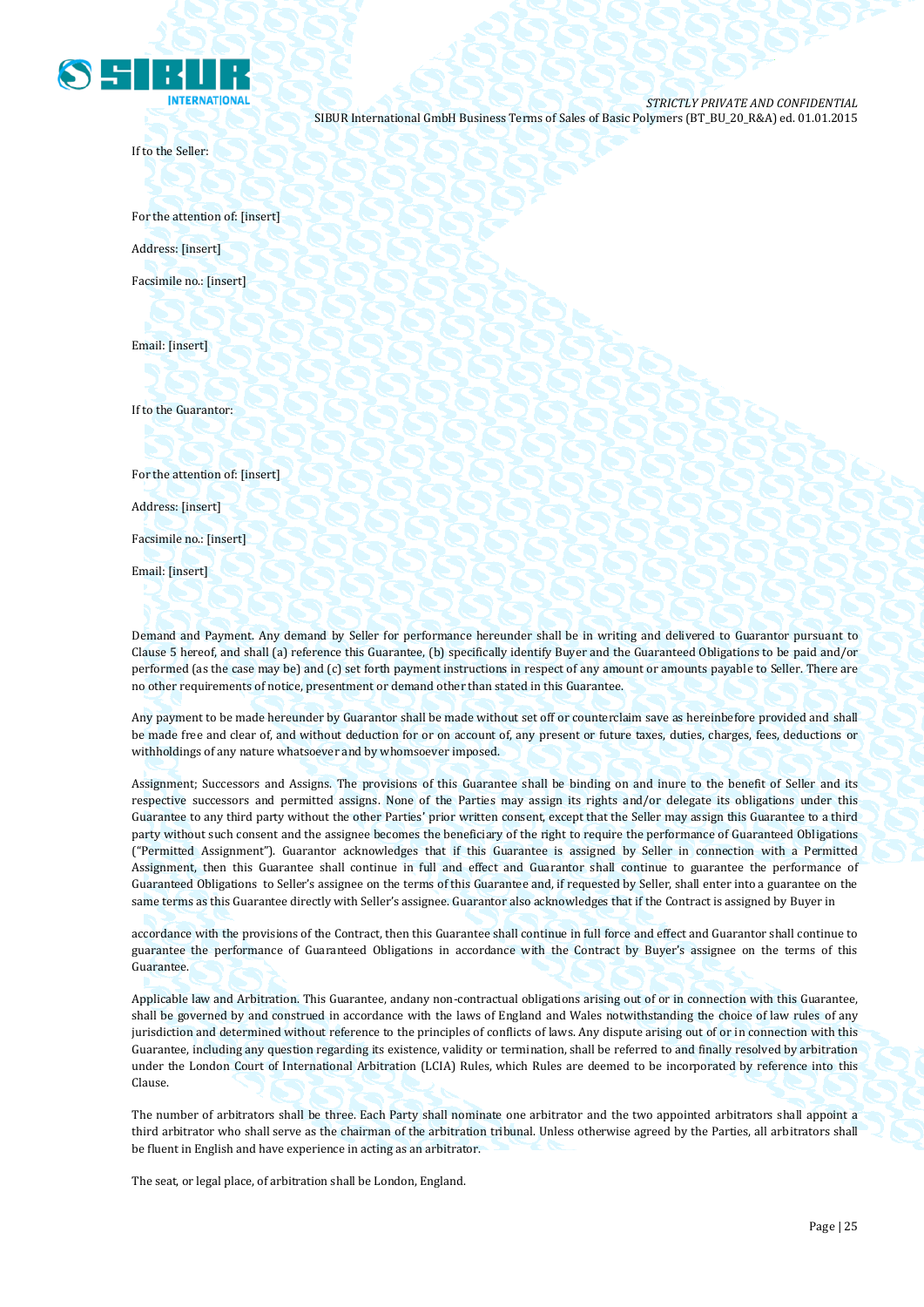

The language to be used in the arbitral proceedings shall be English.

The Parties undertake to keep confidential all awards in any arbitration, together with all materials in the proceedings created for the purpose of the arbitration and all other documents produced by another party in the proceedings not otherwise in the public domain save and to the extent that disclosure may be required of a party by legal duty, to protect or pursue a legal right or to enforce or challenge an award in bona fide legal proceedings before a state court or other judicial authority.

By agreeing to arbitration in accordance with this Clause, the Parties agree that no competent court in any relevant jurisdiction will have the power to issue a pre-arbitral injunction, pre-arbitral attachment or other order in aid of the arbitration proceedings or the enforcement of any award.

Parties shall submit documents in English. Documents submitted in a language other than English shall be translated into English at the expense of the Party submitting the documents. Each Party shall have the right, at its sole cost and expense, to have an interpreter attend the arbitration hearings if it so chooses.

No Waiver; Remedies. No failure on the part of a Party to exercise, and no delay in exercising, any right hereunder shall operate as a waiver thereof, nor shall any single or partial exercise of any right hereunder preclude any other of further exercise thereof o the exercise of any other right. The remedies herein provided are cumulative and not exclusive of any remedies provided by the applicable law.

Validity. This Guarantee shall be deemed effective for all purposes as of the Signing Date . Except for any claim notified before the expiry date, this Guarantee and Guarantor's liability to Seller hereunder shall continue and remain in full force and effect until the date on which all the guaranteed sums have been paid in full and all of Buyer's obligations under the Contract have been performed in full.

Until Guarantor's liability to Seller expires pursuant to this Guarantee, Guarantor shall not enter into any transaction which would make this Guarantee unenforceable, delay its enforcement or have an adverse effect on its enforceability, including without limitation any agreement which prohibits Guarantor from performing its obligations hereunder, without Seller's prior written consent to such transaction that specifically references to this Clause 10.

Amendments. A written Amendment executed solely by Guarantor may extend the termination date of this Guarantee. No other amendment of this Guarantee shall be effective unless in writing and signed by Guarantor and Seller. Neither waiver of any provision of this Guarantee nor consent to any departure by either Party from the terms hereof shall in any event be effective unless such waiver shall be in writing and signed by other Party. Any such waiver shall be effective inly in the specific instance and for specific purpose for which it was given.

Severability. Each provision of this Guarantee is severable and distinct from the others. Seller and Guarantor intend that every such provision shall be and remain valid and enforceable to the fullest extent permitted by applicable law. If any such provision is or at any time becomes to any extent invalid, illegal or unenforceable under any enactment of rule of applicable law, it shall to that extent be deemed not to form part of this Guarantee but (except to that extent in the case of that provision) it and other provisions of this Guarantee shall continue in full force and effect and their validity, legality and enforceability shall not be thereby affected or impaired.

Headings, References and Usage of Terms. This Guarantee is executed in the English language. All capitalised terms used, but not defined, in this Guarantee but defined in the Contract shall have the respective meanings set forth in the Contract. In this Guarantee, the singular shall include the plural and vice versa . The terms "herein" and "hereunder" and similar terms shall be interpreted to refer to this entire Guarantee.

The Guarantor's warranties and representations. The Guarantor warrants and represents that:

The Guarantor is a company duly organised, validly existing and in good standing under the laws of the country of its incorporation. The Guarantor has all requisite corporate power and authority to carry on its business as presently conducted and as proposed to be conducted. Guarantor is duly qualified to transact business and is in good standing in each jurisdiction in which it operates it business;

All corporate action required to be taken by Guarantor in order to authorise Guarantor to enter into this Guarantee, and to perform its obligations hereunder, has been taken. All action on the part of the officers of Guarantor necessary for the execution and delivery of this Guarantee, the performance of all obligations of Guarantor under this Guarantee have been taken. This Guarantee, when executed and delivered by Guarantor, shall constitute valid and legally binding obligations of Guarantor, enforceable against the Guarantor in accordance with its terms;

No consent, approval, order or authorisation of, or registration, qualification, designation, declaration or filing with, any federal, state or local governmental authority is required on the part of Guarantor in connection with execution, delivery or performance of this Guarantee;